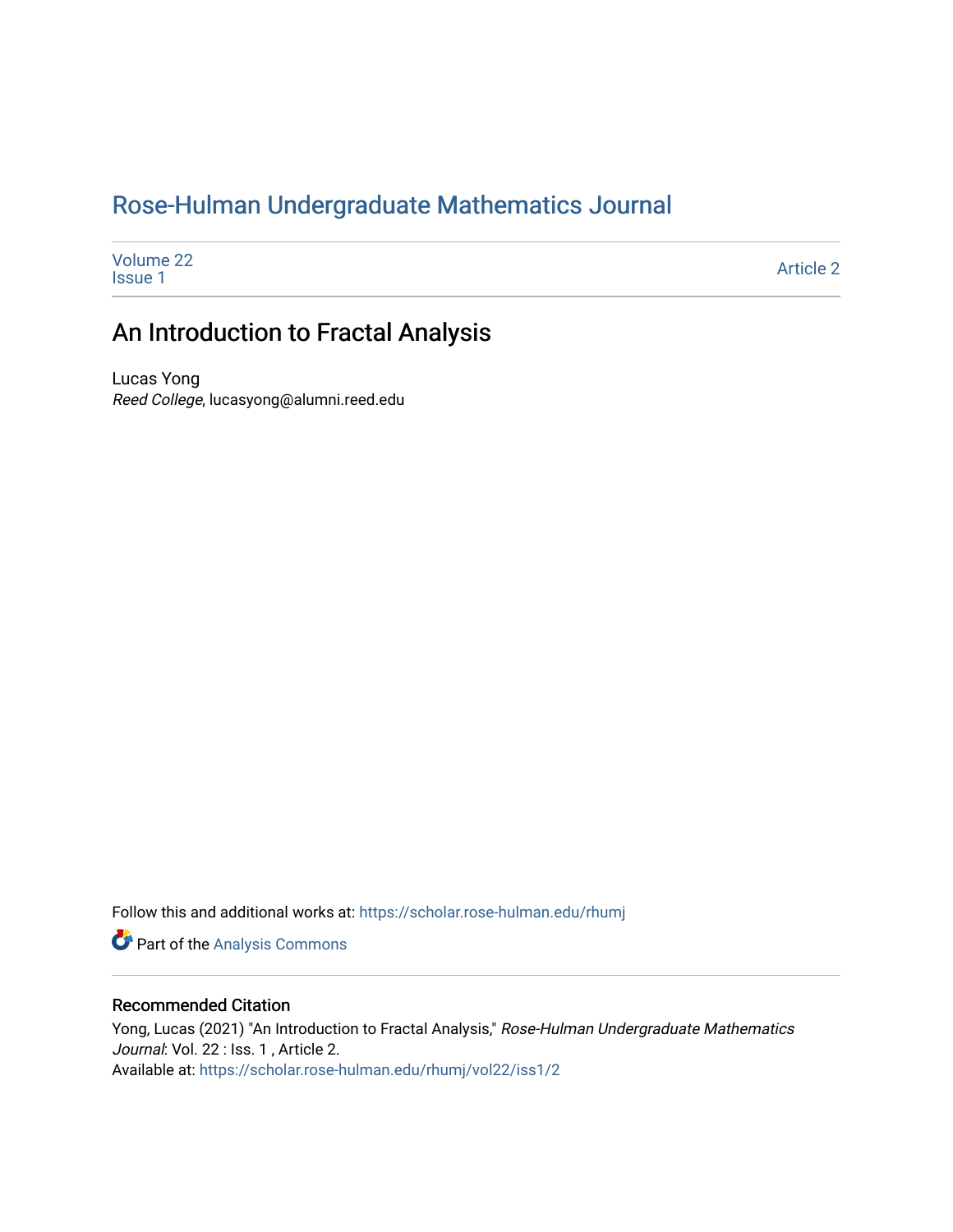## An Introduction to Fractal Analysis

#### Cover Page Footnote

I am extremely grateful to my mentor Luda Korobenko, who secured funding for this project, and guided me throughout the process. This project would not have come to fruition without her patience, kindness, and willingness to teach me. I also thank Sophia Farmer for their enthusiasm about my work, and for taking the time to read an early draft of this paper.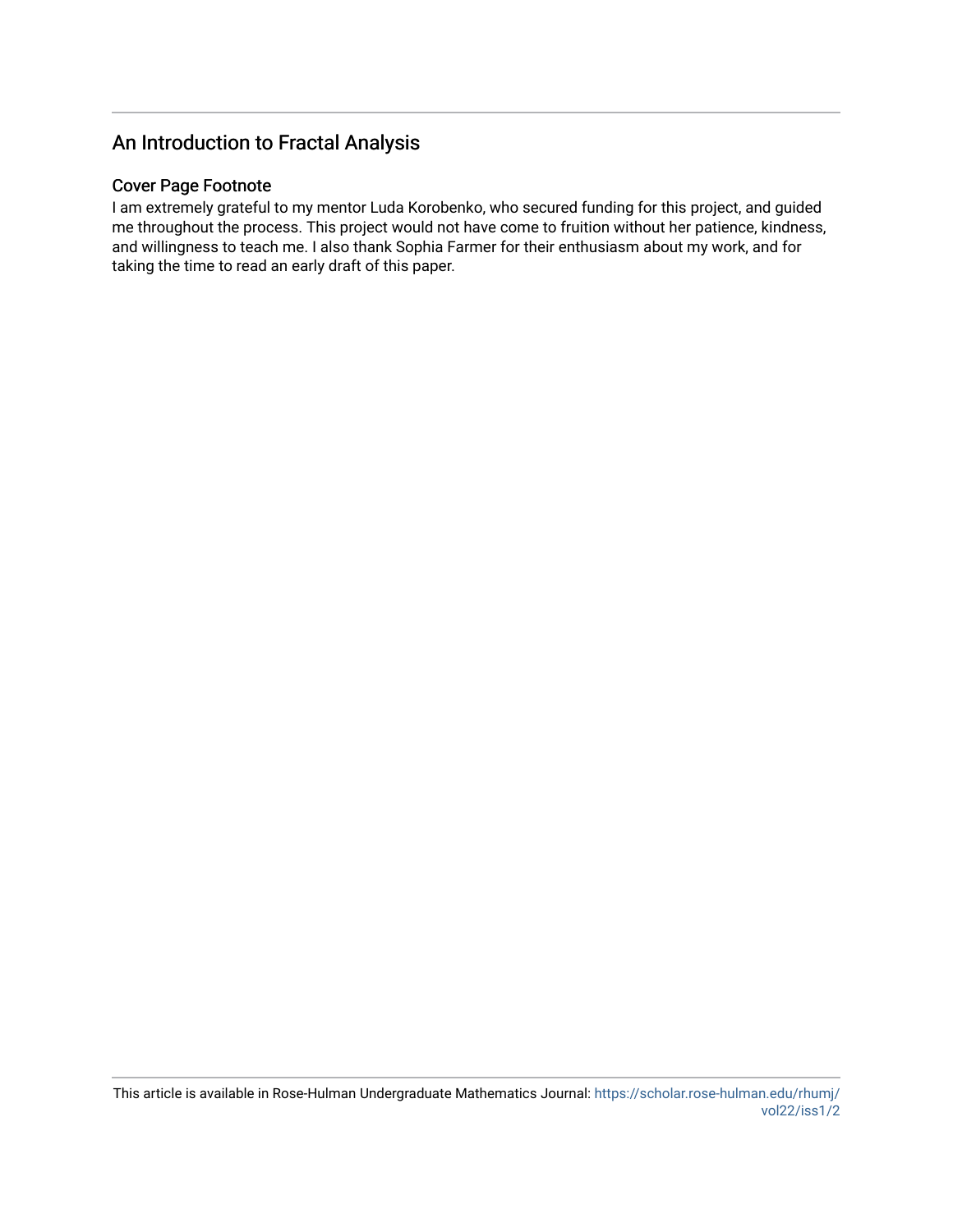VOLUME 22, ISSUE 1, 2021

# **An Introduction to Fractal Analysis**

By *Lucas Yong*

**Abstract.** Classical analysis is not able to treat functions whose domain is fractal. We present an introduction to analysis on a particular class of fractals known as post-critically finite (PCF) self-similar sets that is suitable for the undergraduate reader. We develop discrete approximations of PCF self-similar sets, and construct discrete Dirichlet forms and corresponding discrete Laplacians that both preserve self-similarity and are compatible with a notion of harmonic functions that is analogous to a classical setting. By taking the limit of these discrete Laplacians, we construct continuous Laplacians on PCF self-similar sets. With respect to this continuous Laplacian, we also construct a Green's function that can be used to find solutions to the Dirichlet problem for Poisson's equation.

#### **1 Motivation**

The study of differential equations, which is concerned with the relationship between functions and their derivatives, is often motivated by its applications to physical phenomena such as vibration, flow, and heat distribution. As an example of a classical differential operator, let Ω ⊆ R *d* , and let *u* : Ω → R be twice-differentiable. The *Laplacian* of *u* is defined by

$$
(\Delta u)(x) := \sum_{i=1}^d \frac{\partial^2 u}{\partial x_i^2},
$$

where the summands are the second-order partial derivatives of *u*. The values of these partial derivatives at  $x \in \Omega$  depend on the behaviour of *u* near that point, so *x* must be an *interior point* for *u* to be differentiable at *x*. More precisely, *u* is differentiable at *x* if for some  $r > 0$ , the open ball

$$
\mathcal{B}_r(x) := \{ y \in \Omega \mid ||x - y|| < r \}
$$

is contained in Ω. Functions that are differentiable (at least once) over all of  $Ω$  are sometimes called *smooth* functions.

*Mathematics Subject Classification.* 58A05

*Keywords.* fractal analysis, differential equations, Laplacians, Green's function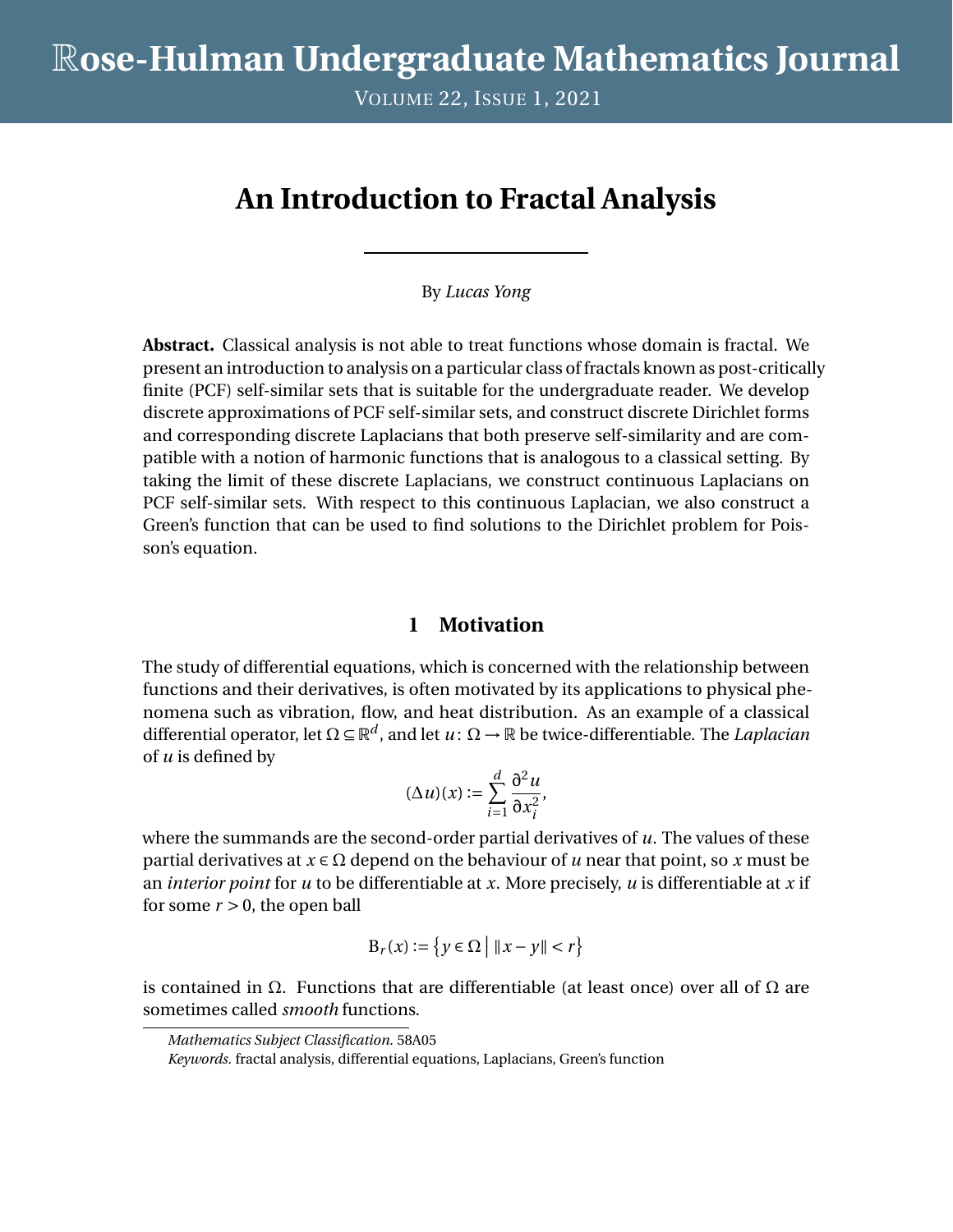Since differential equations are associated with physical phenomena, it is reasonable to hope that such phenomena can studied on functions defined on "real-world domains" such as trees, mountains, and rivers. However, such domains do not contain interior points in the sense of open balls described above. We encourage the reader to contemplate this for a moment: observe a nearby tree or plant, and notice that they are characterized by a certain "roughness". They do not contain "interior points", and as such there cannot be any smooth functions defined on them. Since the classical notion of the derivative is not suitable for studying the dynamical properties of objects found in nature, an analysis of these objects would require a theory of differential operators that do not depend on the (classical) derivative.

Developing an analysis on *fractals* is a first step in this direction. In [\[3\]](#page-28-0), Benoit Mandelbrot characterizes fractals as subsets of metric spaces whose Hausdorff dimension is noninteger. The Hausdorff dimension is, informally, a measure of roughness: "smooth" objects, like cubes and spheres, have integer Hausdorff dimension (the same value as their topological dimension), while fractals do not. The curious reader may refer to [\[1,](#page-28-1) Chapter 6] for more background on the Hausdorff dimension. Mandelbrot argues that the geometry of objects in nature possess a "fractal face". For example, he interprets coastlines as approximate fractal curves. If the study of fractal geometry is linked to the static properties of nature in this manner, then fractal analysis is analogously linked to its dynamical aspects.

This paper presents an introduction to analysis on a particular class of fractals known as *post critically finite* (PCF) *self-similar sets*. Informally, self-similar sets are fractals whose parts are comprised of smaller versions of the whole. The prefix "PCF" roughly means that the set has a boundary consisting of a finite number of points. A ubiquitous example (see [\[2,](#page-28-2) [4\]](#page-28-3)) of a PCF self-similar set is the *Sierpiński gasket*, or SG for short. Referring to Figure [1,](#page-3-0) notice that if we appropriately zoom in to some portion of SG, we see a smaller version of its entirety.

<span id="page-3-0"></span>

Figure 1: The Sierpiński gasket.

For  $i \in \{1,2,3\}$ , let  $p_i \in \mathbb{C}$  be the vertices of an equilateral triangle, and define  $f_i: \mathbb{C} \to \mathbb{C}$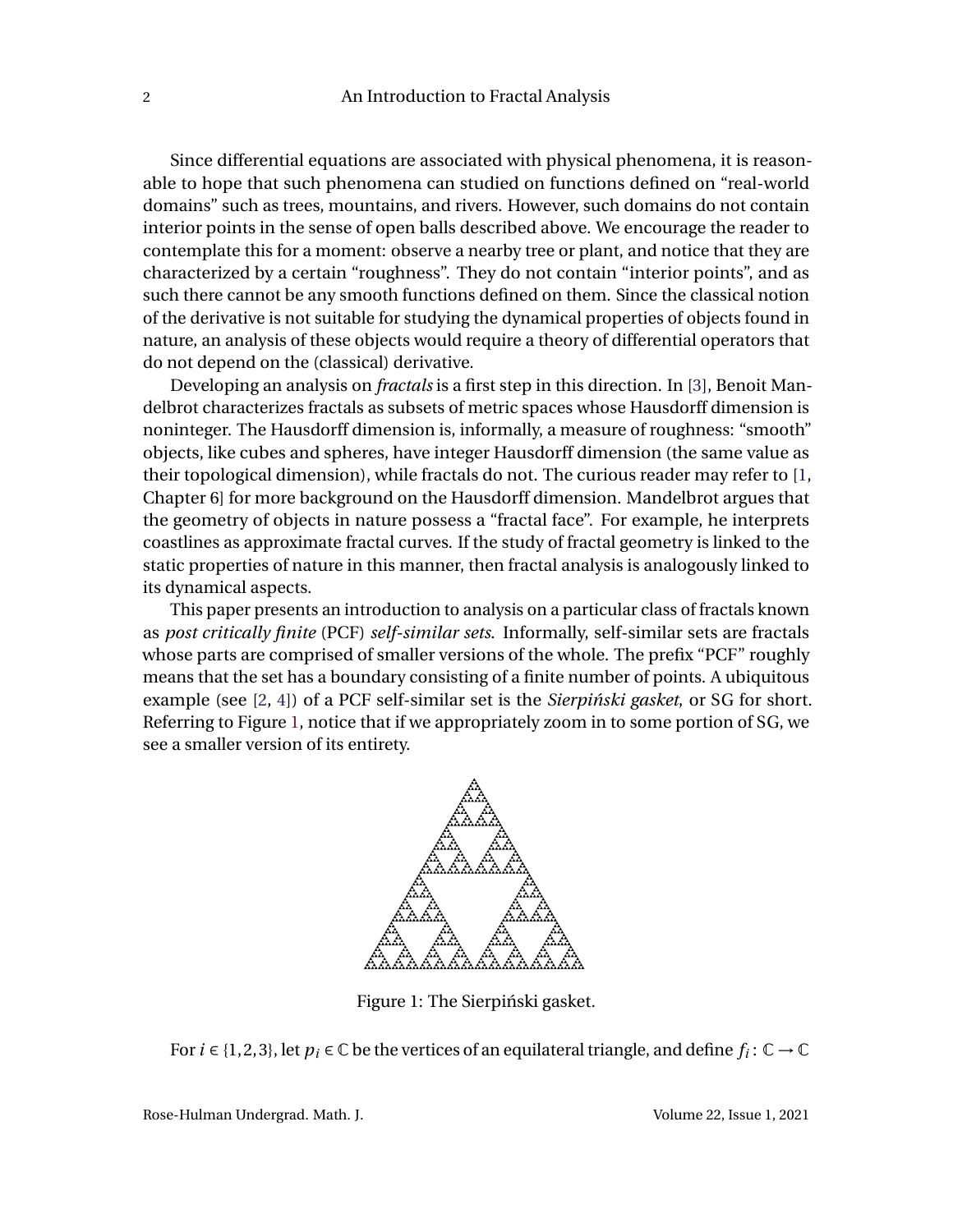by  $f_i(z) = \frac{z + p_i}{2}$  $\frac{p_i}{2}$ . Then SG  $\subseteq$  C is the unique nonempty compact subset satisfying

$$
\bigcup_{i=1}^3 f_i(SG) = SG.
$$

It is not trivial that such a nonempty compact subset exists, or that it is unique – this will be made rigorous (for self-similar sets in general) in the next section.

Since SG does not have interior points (with respect to the Euclidean metric), functions defined on SG are not differentiable in the usual way, so we are not able to define classical differential operators like the Laplacian on functions  $u: SG \rightarrow \mathbb{R}$ . In this paper we will define, for general PCF self-similar sets K, a Laplacian  $\Delta_{\mathfrak{u}}$  with respect to a measure  $\mu$  on functions on K that does not rely on the classical notion of the derivative. Broadly, the idea is to define finite approximations V*<sup>m</sup>* of K, along with associated discrete Laplacians  $H_m$ . With respect to a measure  $\mu$ , a Laplacian on K is the limit of the discrete operators H*m*.

For concreteness, we briefly explain this process for the Sierpiński gasket SG. Let

$$
V_0 = \{p_1, p_2, p_3\},\,
$$

and recursively define the *m*th approximation of SG to be

$$
V_m = \bigcup_{i=1}^{3} f_i(V_{m-1})
$$

for  $m \in \mathbb{N}$ . See Figure [2](#page-4-0) for a visualization of these approximations.



Figure 2: Approximations of SG for  $m = 0, 1, 2$ .

In Figure [2,](#page-4-0) points  $p, q \in V_m$  that are joined by an edge satisfy an equivalence relation, *p* ∼ *q*. The relation ∼, which is known as the *neighbor* relation, will be made precise in Section 3, but for now the reader may think of it as a description of "closeness" between points in the discrete approximations of SG. Next, define  $H_m: \ell(V_m) \to \ell(V_m)$  by

$$
(\mathrm{H}_m u)(p) = \left(\frac{5}{3}\right)^m \sum_{p_{\widetilde{m}}q} \left(u(q) - u(p)\right),
$$

<span id="page-4-0"></span>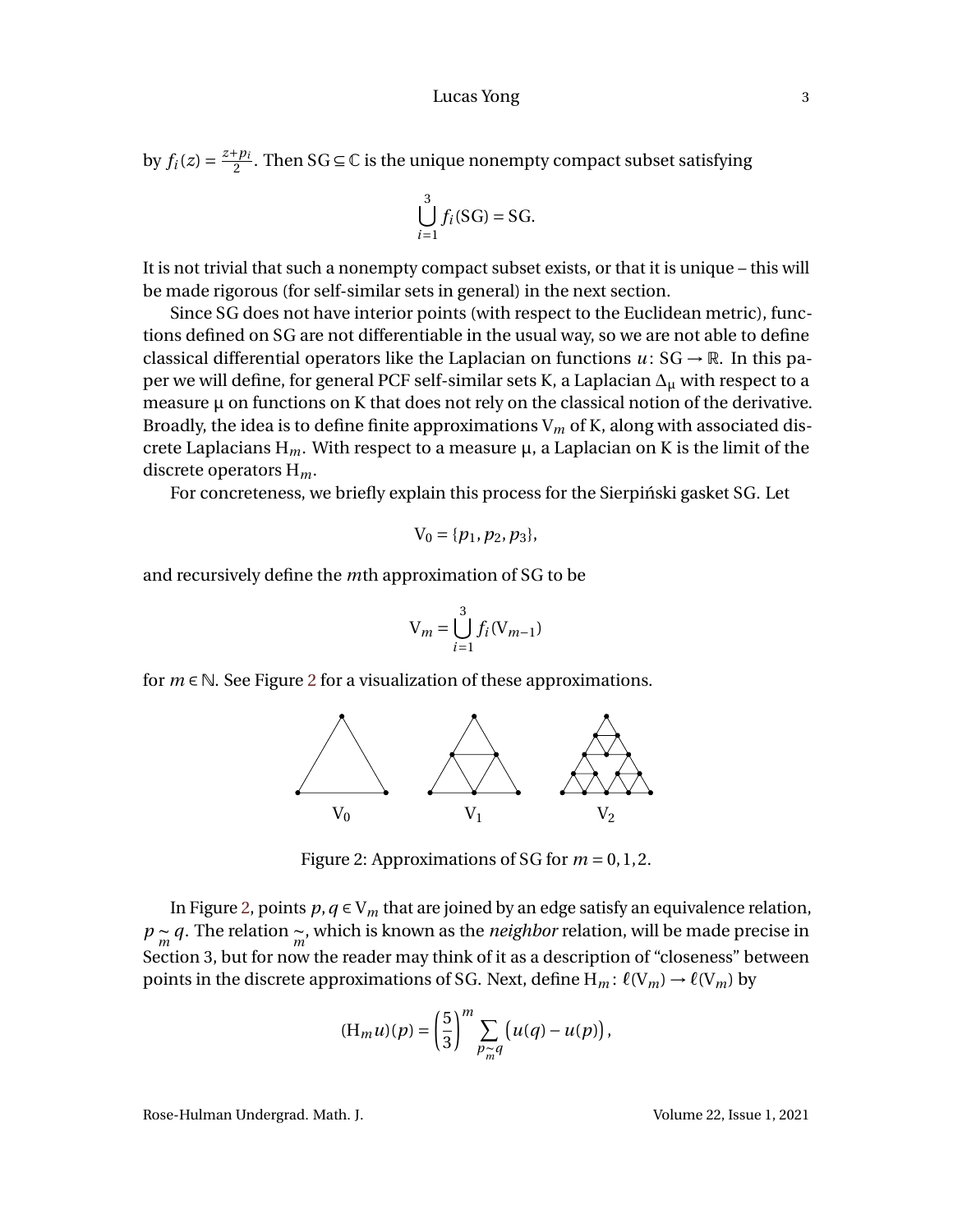where  $\ell(V_m)$  is the set of all real-valued functions on  $V_m$ . It is not obvious why this definition includes a factor of  $(\frac{5}{3})$ 3 ¢*m* on the right-hand side – this is known as a *renormalization factor*, and its neccesity will be explained in Section 3. We may then define a Laplacian  $\Delta$ <sub>µ</sub> on functions *u* : SG → ℝ by taking the limit,

$$
(\Delta_{\mu} u)(p) = \lim_{m \to \infty} \frac{3}{2} 5^m \sum_{p \underset{m}{\sim} q} \big( u(q) - u(p) \big).
$$

In the literature, ∆<sup>µ</sup> written above is known as the *standard Laplacian* on the SG. Note that it is not the only Laplacian that can be defined on SG. As we will see in the proceeding sections, the definition of Laplacians  $\Delta_{\text{u}}$  of this kind on general self-similar sets K depends on the underlying sequence of discrete Laplacians H*m*, as well as the choice of measure  $\mu$  on K. In Section 4, we will show that  $\Delta_{\mu}$  is deserving of the name "Laplacian" by giving an example of the unit interval [0,1] defined as a self-similar set, and that for a suitable choice of discrete Laplacians and measure  $\mu$ ,  $\Delta_{\mu}$  on [0,1] coincides with the classical Laplacian on [0, 1].

The structure of the paper is as follows. In Section 2, we prove the existence and uniqueness of a self-similar set K with respect to contraction mappings  $f_1, \ldots, f_N$ , for some N  $\in$  N. We also develop the notion of a boundary V<sub>0</sub> on K, and define a sequence V<sub>m</sub> of discrete approximations of K. In Section 3, we develop a Dirichlet form for functions  $V_m \rightarrow \mathbb{R}$ . From this Dirichlet form we construct a discrete Laplacian H<sub>m</sub> on V<sub>m</sub>. In Section 4, we show that for certain functions one can take the limit of the discrete Laplacians H<sub>m</sub> to define a continuous Laplacian  $\Delta_{\mu}$  on functions K → R. Finally, we consider the Dirichlet problem for Poisson's equation for functions  $K \to \mathbb{R}$  in Section 5, and construct a Green's function that can provide a solution.

#### **2 Self-Similar Structures and Shift Space**

Throughout this section, let  $(M, d)$  be a complete metric space, and let  $S := \{1, \ldots, N\}$ . We will prove the existence and uniqueness of self-similar sets K, which are defined with respect to contractions  $f_i: M \to M$  for  $i \in S$ . We also define discrete approximations  $V_m$  of K for  $m \in \mathbb{N}$ , recursively defined via the *boundary*  $V_0$  of K. We then give a precise definition of *post critically finite* (PCF) self-similar sets, which are, roughly speaking, self-similar sets whose boundary consists of a finite number of points. The exposition in this section is based on [\[2,](#page-28-2) Chapter 1].

**Definition 2.1.** A function  $f : M \to M$  is **Lipschitz continuous** if

$$
\operatorname{Lip}(f) := \sup_{x, y \in M, x \neq y} \frac{d(f(x), f(y))}{d(x, y)} < \infty.
$$

If  $Lip(f) < 1$ , *f* is called a **contraction** and  $Lip(f)$  is called its contraction ratio.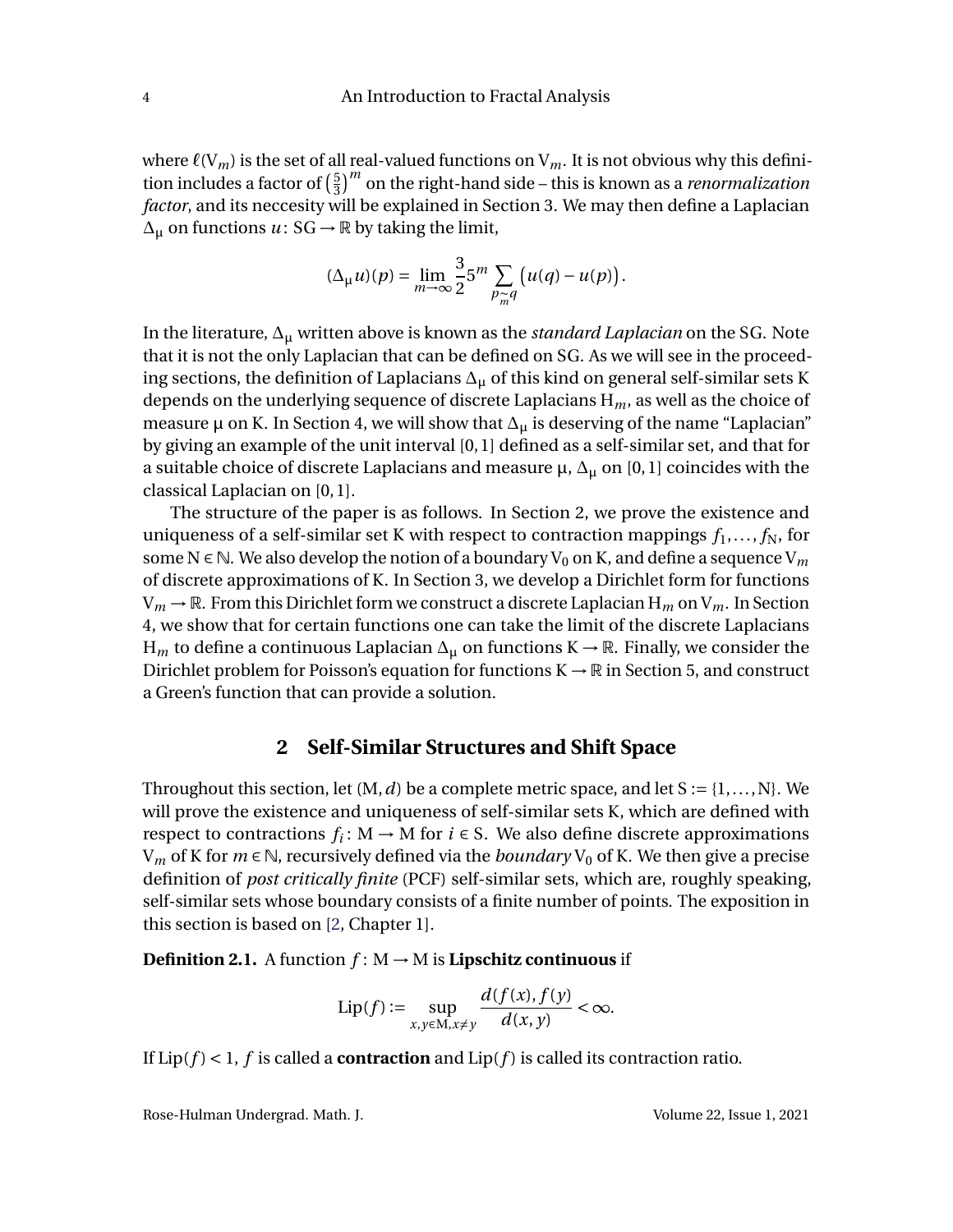Given contractions  $\{f_i\}_{i\in S}$ , our first goal will be to show that there exists a unique nonempty compact set  $K \subseteq M$  satisfying

$$
F(K) := \bigcup_{i \in S} f_i(K) = K.
$$

<span id="page-6-0"></span>**Theorem 2.2** (Banach–Caccioppoli)**.** *Let* (M,*d*) *be a complete metric space, and let*  $f: M \rightarrow M$  *be a contraction.* 

- *(i) There exists a unique*  $x_0 \in M$  *such that*  $f(x_0) = x_0$ *,*
- *(ii) If*  $x_0$  *is the fixed point of f, then the sequence*  $\{f^n(x)\}$  *converges to*  $x_0$  *for all*  $x \in M$ *, where*  $f^n$  *is the nth iteration of f.*

The proof of the above "fixed point theorem" is fun, and is left as an exercise to the reader.

**Definition 2.3.** Let  $X, Y \subseteq M$  be compact. Define

$$
\delta(X,Y) := \inf\left\{r > 0 \mid U_r(X) \supseteq Y \text{ and } U_r(Y) \supseteq X\right\},\
$$

where

$$
\mathcal{U}_r(\mathcal{X}) := \left\{ x \in \mathcal{M} \mid d(x, y) \le r \text{ for some } y \in \mathcal{X} \right\} = \cup_{y \in \mathcal{X}} \overline{\mathcal{B}_r}(y).
$$

The map δ is known as the **Hausdorff metric**.

Let  $\mathcal{C}(M) := \{ X \subseteq M \mid X \text{ is nonempty and compact} \}.$  We do not belabor the details here, but invite the reader to check that  $\delta$  is a metric on  $\mathcal{C}(M)$ . To show the existence of K, we will show that  $(\mathcal{C}(M), \delta)$  is a complete metric space, then apply **Theorem [2.2](#page-6-0)** by viewing  $F = \bigcup_{i \in S} f_i$  as a function on  $\mathcal{C}(M)$ .

**Definition 2.4.** Let  $X \subseteq M$ .

- (i) A finite set  $A \subseteq X$  is called a **finite** *r* **-net** of X for  $r > 0$  if  $U_r(A) = \bigcup_{x \in A} \overline{B_r}(x) \supseteq X$ .
- (ii) We say X is **totally bounded** if there exists a finite  $r$ -net of X for any  $r > 0$ .

<span id="page-6-1"></span>**Lemma 2.5.** *Every compact set*  $X \subseteq M$  *is totally bounded.* 

*Proof.* Let  $r > 0$ , and consider the open cover  $\{B_r(x) \mid x \in X\}$ . By compactness, there are finitely-many such balls that cover X, and the set A containing all points that are the centers of these balls is a finite *r* -net of X, so X is totally bounded.  $\Box$ 

The following important proposition shows that ( $\mathcal{C}(M)$ ,  $\delta$ ) is itself a complete metric space.

<span id="page-6-2"></span>**Proposition 2.6.** ( $\mathcal{C}(M)$ ,  $\delta$ ) *is a complete metric space.*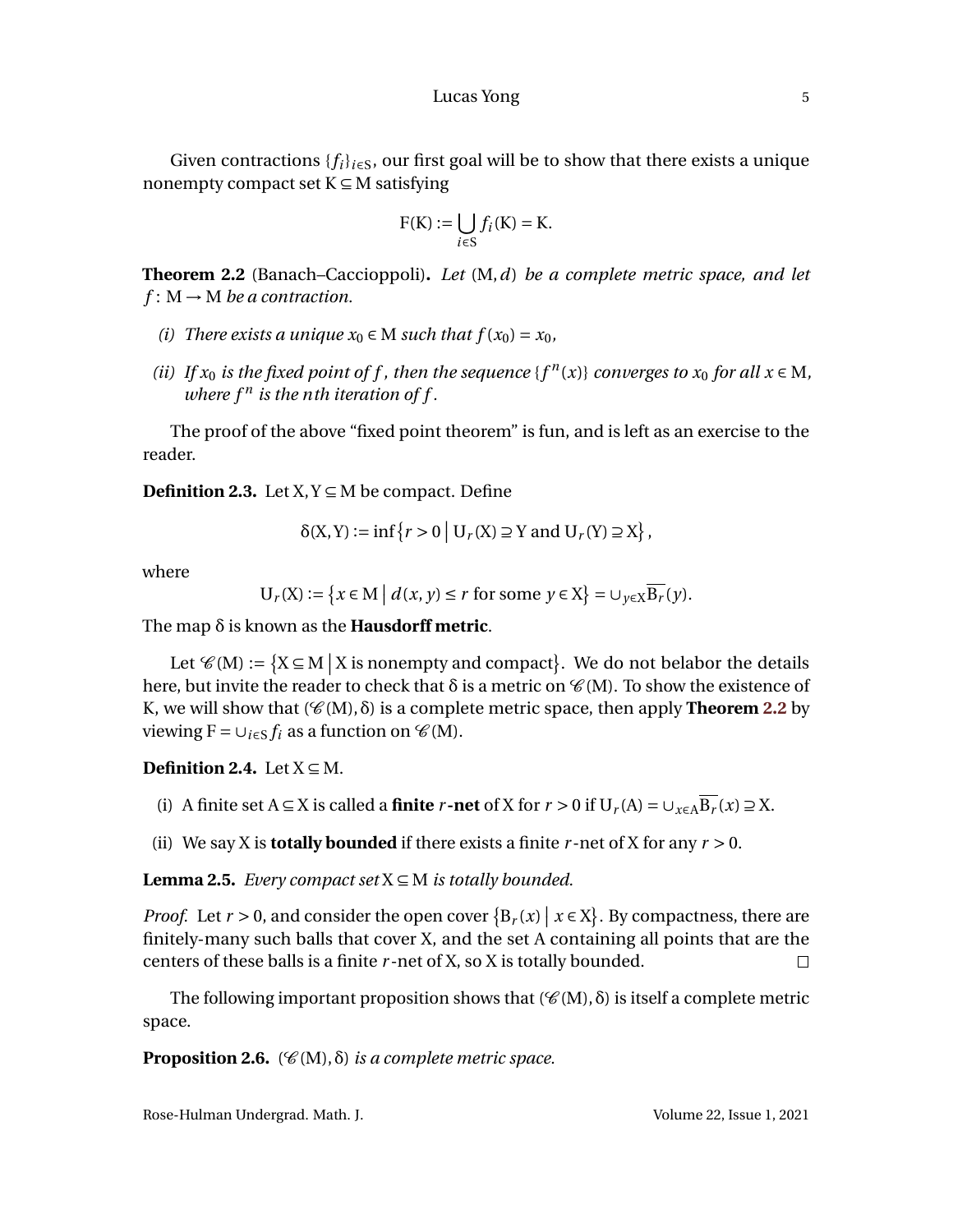*Proof.* Let X, Y, Z  $\in \mathcal{C}(M)$ . The following properties show that  $\delta$  is a metric on  $\mathcal{C}(M)$ .

- (i) (Identity of indiscernibles) For any  $r > 0$ ,  $U_r(X) \supseteq X$ , so we have  $\delta(X, X) = 0$ . Conversely, assume  $\delta(X, Y) = 0$ . Then for any  $n \in \mathbb{N}$ ,  $U_{1/n}(Y) \supseteq X$ . For all  $x \in X$ , and we can choose  $x_n$  in Y such that  $d(x, x_n) \leq \frac{1}{n}$  $\frac{1}{n}$ . As  $n \to \infty$ ,  $d(x, x_n) \to 0$ . Compactness of Y means that the sequence  $\{x_n\}$  has a subsequence that converges in Y, so  $x \in Y$ , i.e.  $X \subseteq Y$ . By a similar argument,  $Y \subseteq X$ , so  $X = Y$ .
- (ii) (Symmetry)  $\delta(X, Y) = \inf\{r > 0 \mid U_r(X) \supseteq Y \text{ and } U_r(Y) \supseteq X\} = \delta(Y, X).$
- (iii) (Triangle inequality) Let  $r > \delta(X, Y)$  and  $s > \delta(Y, Z)$ . Then  $U_{r+s}(X) \supseteq Z$  and  $U_{r+s}(Z) \supseteq Z$  $X$ , so  $r + s \ge \delta(X, Z)$ , implying  $\delta(X, Y) + \delta(Y, Z) \le \delta(X, Z)$ .

It remains to show that ( $\mathcal{C}(M)$ ,  $\delta$ ) is complete. Let  $\{A_n\}_{n\geq 1}$  be a Cauchy sequence in (*C*(M), δ). Define B<sub>*n*</sub> :=  $\overline{\cup_{k \geq n} A_k}$ . We will first show that B<sub>*n*</sub> is compact for *n* ≥ 1. Since  $B_{n+1} \subseteq B_n$  and  $B_n$  is closed for  $n \ge 1$  by definition, it is sufficient to show that  $B_1$  is compact (since a closed subset of a compact set is itself compact). Let *r* > 0, and choose *m* ∈ N such that  $U_{r/2}(A_m) \supseteq A_k$  for all  $k \ge m$ . Since  $A_m \in \mathcal{C}(M)$ , **Lemma [2.5](#page-6-1)** tells us that it is totally bounded, so there exists a finite *r* /2-net P of A*m*. Then it follows that

$$
U_r(P) \supseteq U_{r/2}(A_m) \supseteq \cup_{k \ge m} A_k.
$$

Since  $U_{r/2}(P)$  is the finite union of closed balls, it is a closed set, and we can see that P is an *r*-net of B<sub>m</sub>. Adding *r*-nets of A<sub>1</sub>,..., A<sub>m−1</sub> to P, we obtain an *r*-net of B<sub>1</sub>, so B<sub>1</sub> is totally bounded. Further,  $B_1$  is complete because it is a closed subset of M, which is complete by assumption. Since  $B_1$  is both totally bounded and complete, it is compact, and so  $B_n$  is compact.

Since  ${B_n}$  is a monotonically decreasing sequence of nonempty compact sets,  $A =$  $∩_{n\geq 1}B_n$  is compact and nonempty. For any *r* > 0, we can choose *m* so that  $U_r(A_m) \supseteq A_k$ for all  $k \ge m$ . Then  $U_r(A_m) \supseteq B_m \supseteq A$ . On the other hand,  $U_r(A) \supseteq B_m \supseteq A_m$  for sufficiently large *m*. Hence  $A_m \to A$  as  $m \to \infty$  (with respect to  $\delta$ ), so ( $\mathcal{C}(M)$ ,  $\delta$ ) is complete.  $\Box$ 

Recall that  $F(X) = f_1(X) \cup \cdots \cup f_N(X)$ , where the maps  $f_i$  are contractions for  $i \in S$ . The following two lemmas show that F viewed as a function  $\mathcal{C}(M) \to \mathcal{C}(M)$  is itself a contraction with respect to the Hausdorff metric δ.

<span id="page-7-0"></span>**Lemma 2.7.** *For*  $X_1, X_2, Y_1, Y_2 \in \mathcal{C}(M)$ ,

 $\delta(X_1 \cup X_2, Y_1 \cup Y_2) \le \max{\delta(X_1, Y_1), \delta(X_2, Y_2)}$ .

<span id="page-7-1"></span>*Proof.* Let  $r = \max{\{\delta(X_1, Y_1), \delta(X_2, Y_2)\}}$ . Then  $U_r(X_1) \supseteq Y_1$  and  $U_r(X_2) \supseteq Y_2$ , so  $U_r(X_1 \cup Y_2)$  $X_2$ ) ⊇ Y<sub>1</sub>∪Y<sub>2</sub>. By a similar argument,  $U_r(Y_1 \cup Y_2)$  ⊇  $X_1 \cup X_2$ , and hence  $r \ge \delta(X_1 \cup X_2, Y_1 \cup Y_2)$ , as desired.  $\Box$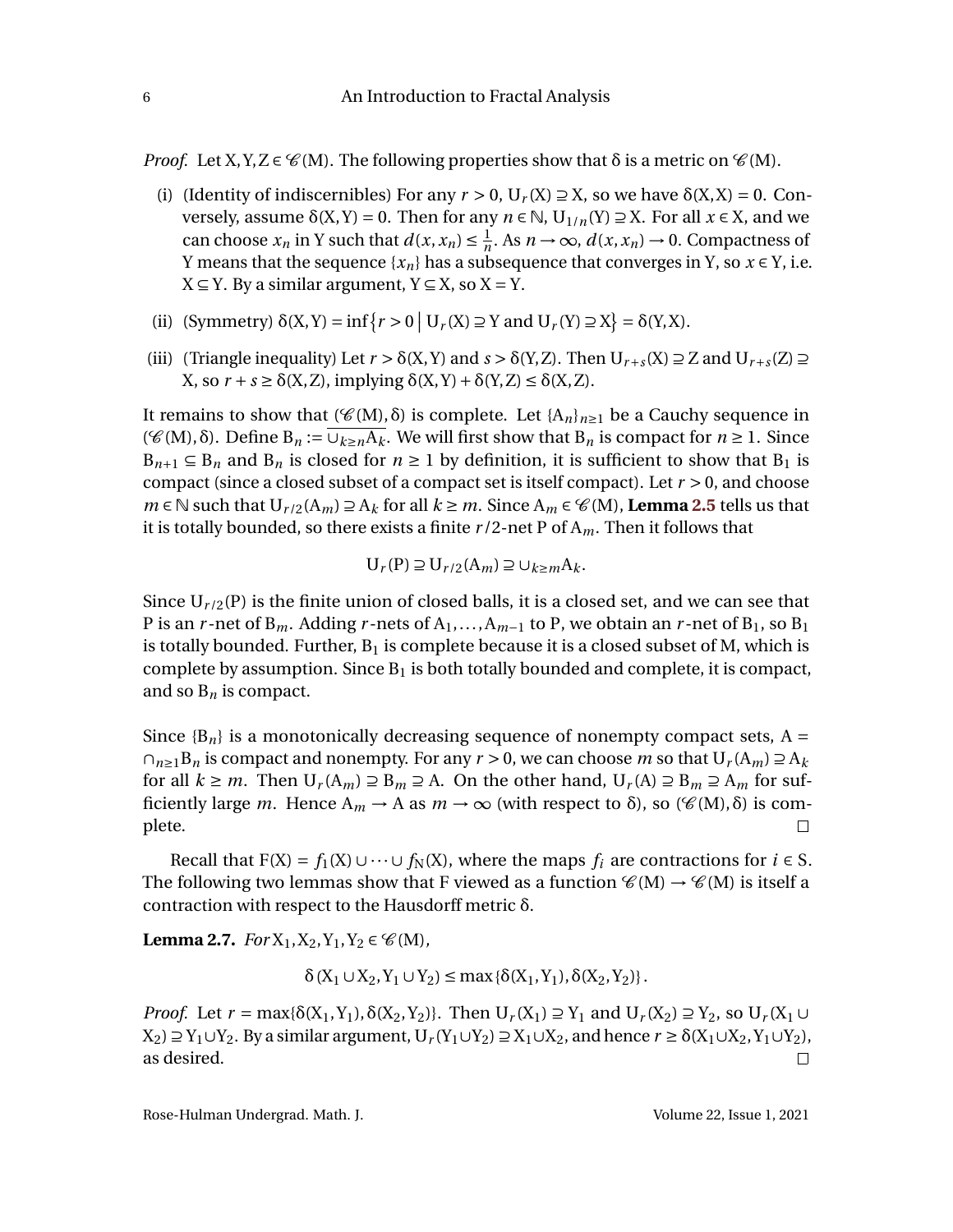**Lemma 2.8.** *Let*  $f: M \to M$  *be a contraction with ratio r. For any*  $X, Y \in \mathcal{C}(M)$ *,* 

$$
\delta(f(X), f(Y)) \le r \delta(X, Y).
$$

*Proof.* Let  $\delta(X, Y) = s$ . Then  $U_{rs}(f(X)) \supseteq f(U_s(X)) \supseteq f(Y)$ . Similarly,

$$
U_{rs}(f(Y)) \supseteq f(U_s(Y)) \supseteq f(X),
$$

so  $\delta(d(f(X), f(Y)) \leq rs$ .

We are now ready to show the existence and uniqueness of a self-similar set K with respect to contractions  $\{f_i: M \to M\}_{i \in S}$ .

<span id="page-8-0"></span>**Theorem 2.9.** *Let* (M, *d*) *be complete, and let* { $f_i$ : M  $\rightarrow$  M} $_{i \in S}$  *be contractions. Define* 

$$
F: \mathcal{C}(M) \longrightarrow \mathcal{C}(M)
$$

$$
X \longrightarrow \cup_{i \in S} f_i(X)
$$

*Then there exists a unique*  $K \in \mathcal{C}(M)$  *such that*  $F(K) = K$ *. Moreover, for any*  $X \in \mathcal{C}(M)$ *, the*  $seq$ *uence* { $F<sup>n</sup>(X)$ } *converges to* K *in* ( $\mathcal{C}(M)$ ,  $\delta$ ) *as*  $n \to \infty$ *, where*  $F<sup>n</sup>(X)$  *is the nth iteration of* F*.*

*Proof.* Using **Lemma [2.7](#page-7-0)** repeatedly, we have that for all X, Y in  $\mathcal{C}(M)$ ,

$$
\delta(F(X), F(Y)) = \delta(\cup_{i \in S} f_i(X), \cup_{i \in S} f_i(X)) \le \max_{i \in S} \delta(f_i(X), f_i(Y)).
$$

By **Lemma [2.8](#page-7-1)**,  $\delta(f_i(X), f_i(Y)) \le r_i \delta(X, Y)$ , where  $r_i$  is the contraction ratio of  $f_i$ . Let  $r = \max_{i \in S} \{r_i\}$ , and note that  $\delta(F(X), F(Y)) \le r \delta(X, Y)$ . As such, F is a contraction with ratio *r* (with respect to  $\delta$ ). By **Proposition [2.6](#page-6-2)**, ( $\mathcal{C}(M)$ ,  $\delta$ ) is complete, so **Theorem [2.2](#page-6-0)** tells us that there exists a unique  $K \in \mathcal{C}(M)$  satisfying the desired conditions.  $\Box$ 

**Definition 2.10.** We refer to the 3-tuple  $\mathcal{L} := (K, S, \{f_i\}_{i \in S})$  as a **self-similar structure**.

**Definition 2.11.** Recall that  $S = \{1, ..., N\}$ , where  $N \in \mathbb{N}$ , and let  $m \ge 1$ . Define the following sets of **words with** N **symbols**.

(1)  $W_m := \{w_1 ... w_m | w_i \in S\},\$ 

$$
(2) W_* := \cup_{m\geq 0} W_m,
$$

- (3)  $\Sigma := \{w_1 w_2 ... \mid w_i \in S \text{ for } i \in \mathbb{N}\},\$
- (4) For any  $w \in \Sigma$ ,

$$
\Sigma_{w} := \{ w' = w'_{1} w'_{2} \cdots \in \Sigma \mid w'_{1} w'_{2} \ldots w'_{m} = w_{1} w_{2} \ldots w_{m} \}.
$$

Rose-Hulman Undergrad. Math. J. Volume 22, Issue 1, 2021

 $\Box$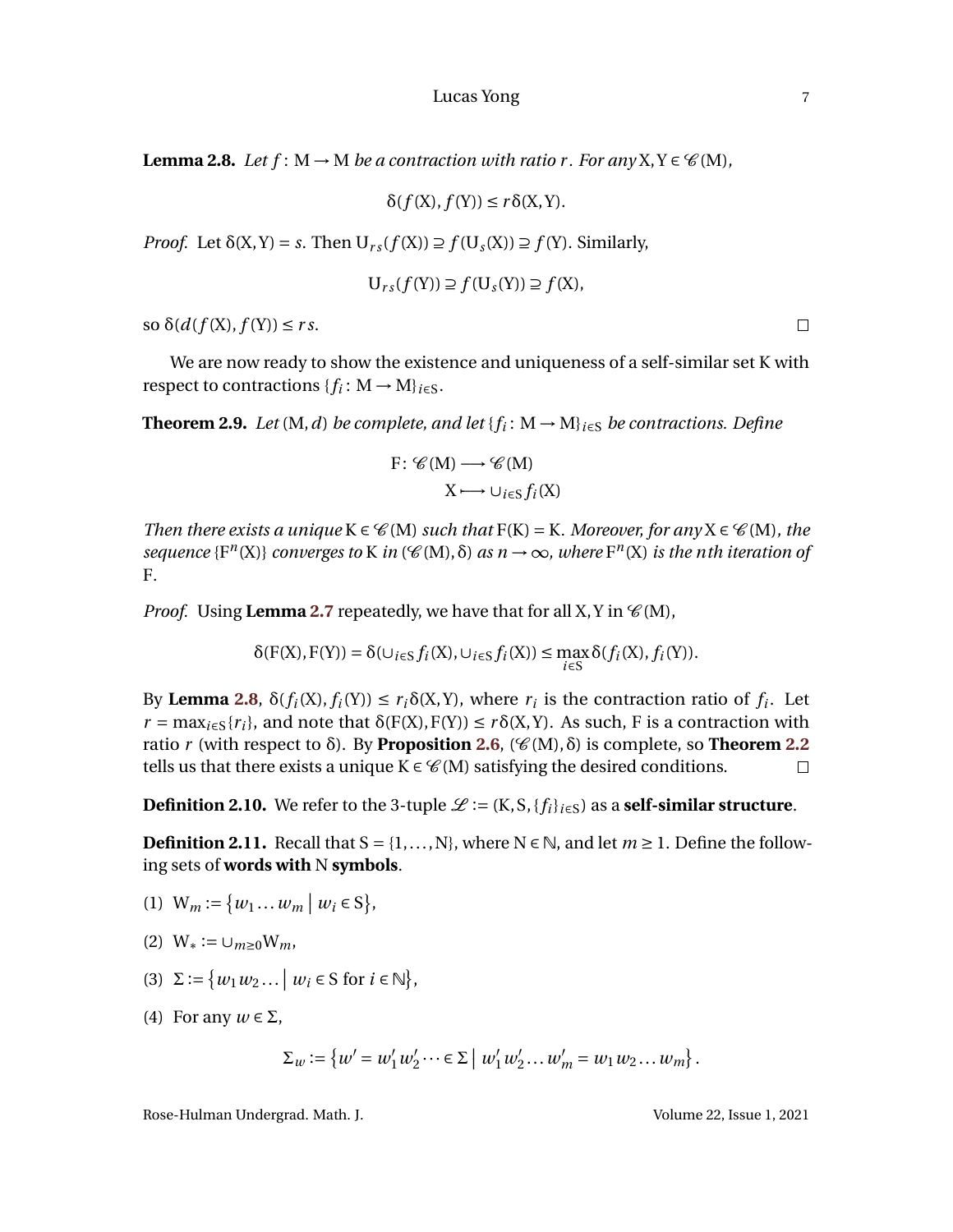In [\[2\]](#page-28-2), Σ is called the **shift space**.

<span id="page-9-0"></span>**Proposition 2.12.** *The shift space*  $\Sigma$  *is a metric space, with respect to*  $\delta_r$ :  $\Sigma \times \Sigma \to \mathbb{R}$  *defined by*

$$
\delta_r(w,\tau) = \begin{cases} 0, & \text{if } w = \tau; \\ r^{s(w,\tau)}, & \text{otherwise.} \end{cases}
$$

*where*  $0 < r < 1$ *, and* 

$$
s(w,\tau) = \min\left\{m \mid w_m \neq \tau_m\right\} - 1,
$$

*i.e. the last position where the two words agree.*

The proof is left as an exercise for the reader. For the rest of this section, let  $\mathcal{L} =$ (K, S, {*f<sub>i</sub>*}<sub>*i*∈S</sub> be a self-similar structure, and let *w* = *w*<sub>1</sub>*w*<sub>2</sub> · ⋅ ∈ Σ. For brevity, we will write

$$
f_w := f_{w_1} \circ f_{w_2} \circ \dots,
$$

and

 $K_w := f_w(K)$ .

<span id="page-9-2"></span>**Definition 2.13.** Define the following maps on Σ.

$$
\sigma_k \colon \Sigma \longrightarrow \Sigma
$$
  

$$
w_1 w_2 \dots \longrightarrow k w_1 w_2 \dots
$$

and

$$
w_1 w_2 \ldots \longrightarrow w_2 w_3 \ldots
$$

 $σ: Σ \longrightarrow Σ$ 

<span id="page-9-1"></span>**Proposition 2.14.** *The map*  $\pi$ :  $\Sigma \rightarrow K$  *defined by* 

$$
\{\pi(w)\} = \cap_{m \ge 1} K_{w_1 w_2 \dots w_m} = K_{w_1} \cap K_{w_1 w_2} \cap \dots \cap K_{w_1 w_2 w_3 \dots}
$$

*is well-defined, i.e. the set on the left-hand side contains only one element. Further,* π *is a continuous surjection, and for any i*  $\in$  *S*,  $\pi \circ \sigma_i = f_i \circ \pi$ *.* 

*Proof.* Define the *diameter* of A ⊆ M to be

$$
diam(A) := \sup_{x,y \in A} d(x,y).
$$

Set  $R := max_{1 \le i \le N} Lip f_i$ , and observe that

$$
diam(f_i(A)) \leq R diam(A).
$$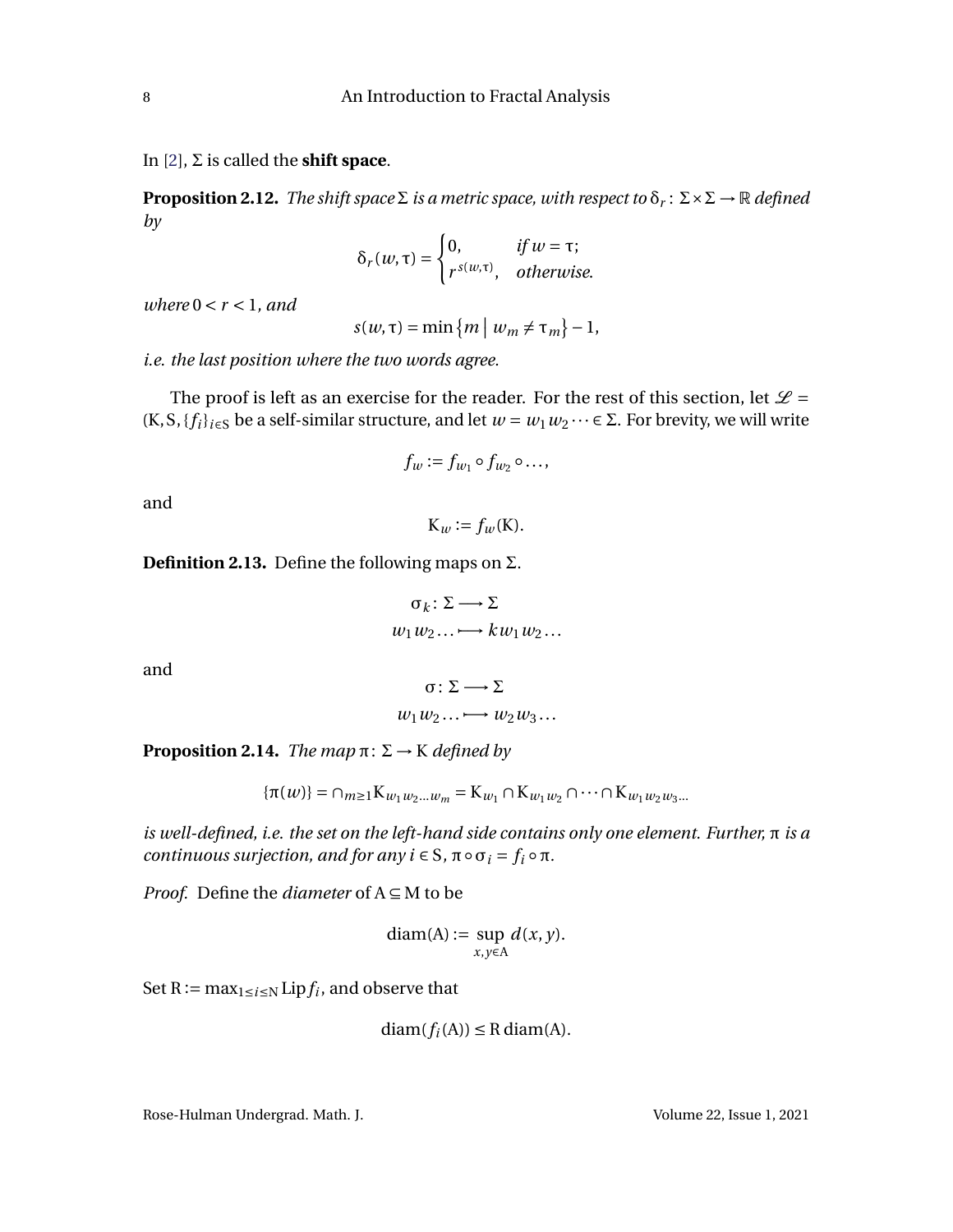Also, for  $w = w_1 w_2 \cdots \in \Sigma$  and  $m \in \mathbb{N}$ ,

$$
K_{w_1...w_m w_{m+1}} \subseteq K_{w_1...w_m}.
$$

Consider the set  $X := \bigcap_{m \geq 1} K_{w_1...w_m}$ . Since  $K_{w_1...w_m}$  is compact, X is a nonempty compact set. Further, we know that

$$
diam(K_{w_1\ldots w_m}) \le R^m diam(K).
$$

Since  $0 < R < 1$ , the previous inequality implies that  $diam(X) = 0$ , meaning X contains only one element.

Next, suppose  $\delta_r(w, \tau) \le r^m$ , where  $0 < r < 1$  (see the definition of  $\delta_r$  in **Proposition [2.12](#page-9-0)**). Then,

$$
\pi(w), \pi(\tau) \in K_{w_1...w_m} = K_{\tau_1...\tau_m}.
$$

Thus,  $d(\pi(w), \pi(\tau)) \le R^m$  diam(K) =  $R^m$  sup<sub>*x*,*y*∈K</sub>  $d(x, y)$ , so  $\pi$  is (Lipschitz) continuous. Also,

$$
\pi(\Sigma) = \pi(\sigma_1(\Sigma) \cup \cdots \cup \sigma_N(\Sigma)) = \pi(\sigma_1(\Sigma)) \cup \cdots \cup \pi(\sigma_N(\Sigma)) = f_1(\pi(\Sigma)) \cup \cdots \cup f_N(\pi(\Sigma)).
$$

Since  $\pi(\Sigma)$  is a nonempty compact set, **Theorem [2.9](#page-8-0)** implies that  $\pi(\Sigma) = K$ , i.e. π is surjective.

Finally, observe that

$$
\{\pi(\sigma_i(w))\} = \cap_{m \ge 1} K_{iw_1...w_m} = \cap_{m \ge 1} f_i(K_{w_1...w_m}) = \{f_i(\pi(w))\}
$$

and so  $\pi \circ \sigma_i = f_i \circ \pi$ .

<span id="page-10-0"></span>**Proposition 2.15.**  $f_w(\pi(w)) = \pi(w)$  *for*  $w = www...$ *, if*  $w \in W_*$  *and*  $w \neq \emptyset$ .

*Proof.* Since *f<sup>w</sup>* is a contraction, it has a unique fixed point by **Theorem [2.2](#page-6-0)**. By **Proposition [2.14](#page-9-1)**,

 $\pi(\dot{w}) = \pi(w\dot{w}) = f_w(\pi(\dot{w})).$ 

As such,  $\pi(\dot{w})$  is the unique fixed point of  $f_w$ .

**Definition 2.16.** Given a self-similar structure  $\mathcal{L}$ , we define the following associated sets.

- (i)  $C_{\mathscr{L},K} = \bigcup_{i,j \in S, i \neq j} (f_i(K) \cap f_j(K)),$
- (ii)  $\mathscr{C} = \pi^{-1}(C_{\mathscr{L},K})$ , the **critical set** of  $\mathscr{L}$ ,
- (iii)  $\mathscr{P} = \cup_{n \geq 1} \sigma^n(\mathscr{C})$ , the **post critical set** of  $\mathscr{L}$ ,
- (iv)  $V_0 = \pi(\mathcal{P})$ , the **boundary** of K.

Rose-Hulman Undergrad. Math. J. Volume 22, Issue 1, 2021

 $\Box$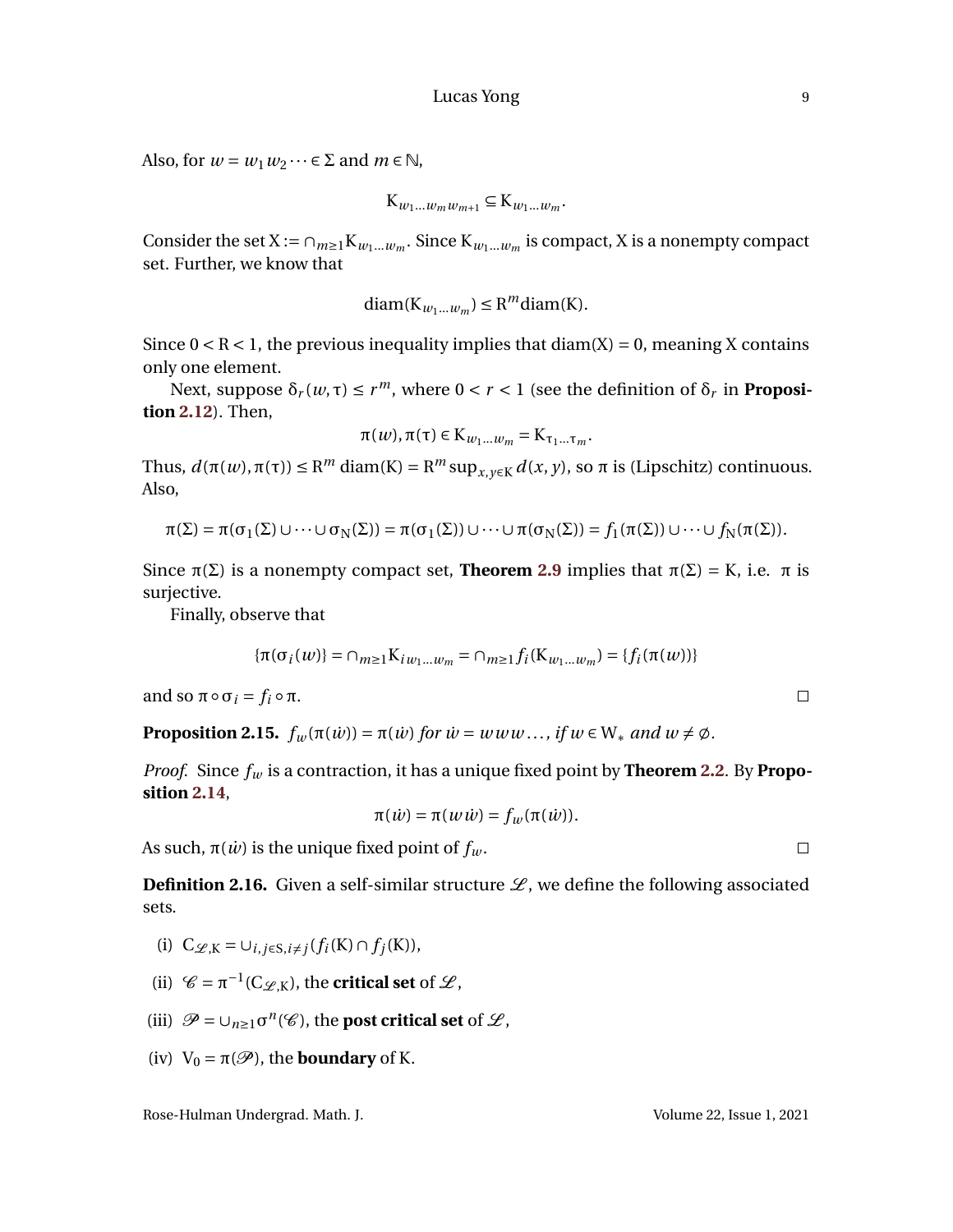**Example 2.17** (Sierpiński gasket). We present an example of the four sets in the previous definition for K = SG. Recall that in this case, S = {1,2,3}, and  $f_i(z) = \frac{z+p_i}{2}$  $\frac{p_i}{2}$ , for  $i \in S$ , where  $p_i$  are the vertices of an equilateral triangle. Then,

 $C_{\mathscr{L},K} = (f_1(K) \cap f_2(K)) \cup (f_1(K) \cap f_3(K)) \cup (f_2(K) \cap f_3(K)) = \{q_1, q_2, q_3\},\$ 

where the  $q_i$  are depicted in Figure [3.](#page-11-0) Further,

 $\mathscr{C} = \pi^{-1}(C_{\mathscr{L},K}) = \{12, 21, 13, 31, 23, 32\}$  and  $\mathscr{P} = \cup_{n \geq 1} \sigma^n(\mathscr{C}) = \{1, 2, 3\},\$ so  $V_0 = \pi(\mathscr{P}) = \{p_1, p_2, p_3\}.$ 



Figure 3: The approximation  $V_1$  of K = SG. A similar figure can be found in [\[2,](#page-28-2) p. 16].

**Definition 2.18.** Let  $\mathcal{L} = (K, S, \{f_i\}_{i \in S})$  be a self-similar structure.  $\mathcal{L}$  is said to be **post critically finite**, or PCF for short, if the post critical set  $\mathcal{P}$  is finite.

**Definition 2.19.** Define

<span id="page-11-0"></span>
$$
\mathsf{V}_m = \bigcup_{w \in \mathsf{W}_m} f_w(\mathsf{V}_0).
$$

Then  $V_m \subseteq V_{m+1}$  and

$$
V_{m+1} = \bigcup_{i \in S} f_i(V_m).
$$

### **3 Laplacians and Dirichlet Forms on Finite Sets**

As in the previous section, let  $\mathscr{L} = \left( K, S, \{f_i\}_{i \in S} \right)$  be a PCF self-similar structure, and let *V*<sup>*m*</sup> be an approximation of *K* for some *m* ∈  $\mathbb{N}$ . Also denote by  $\ell((V_m)$  the collection of real-valued functions on  $V_m$ . Note that  $\ell(V_m)$  is an inner product space, with the standard inner product

$$
\langle u,v\rangle=\sum_{p\in V_m}u(p)v(p),
$$

for  $u, v \in \ell(\mathrm{V}_m)$ .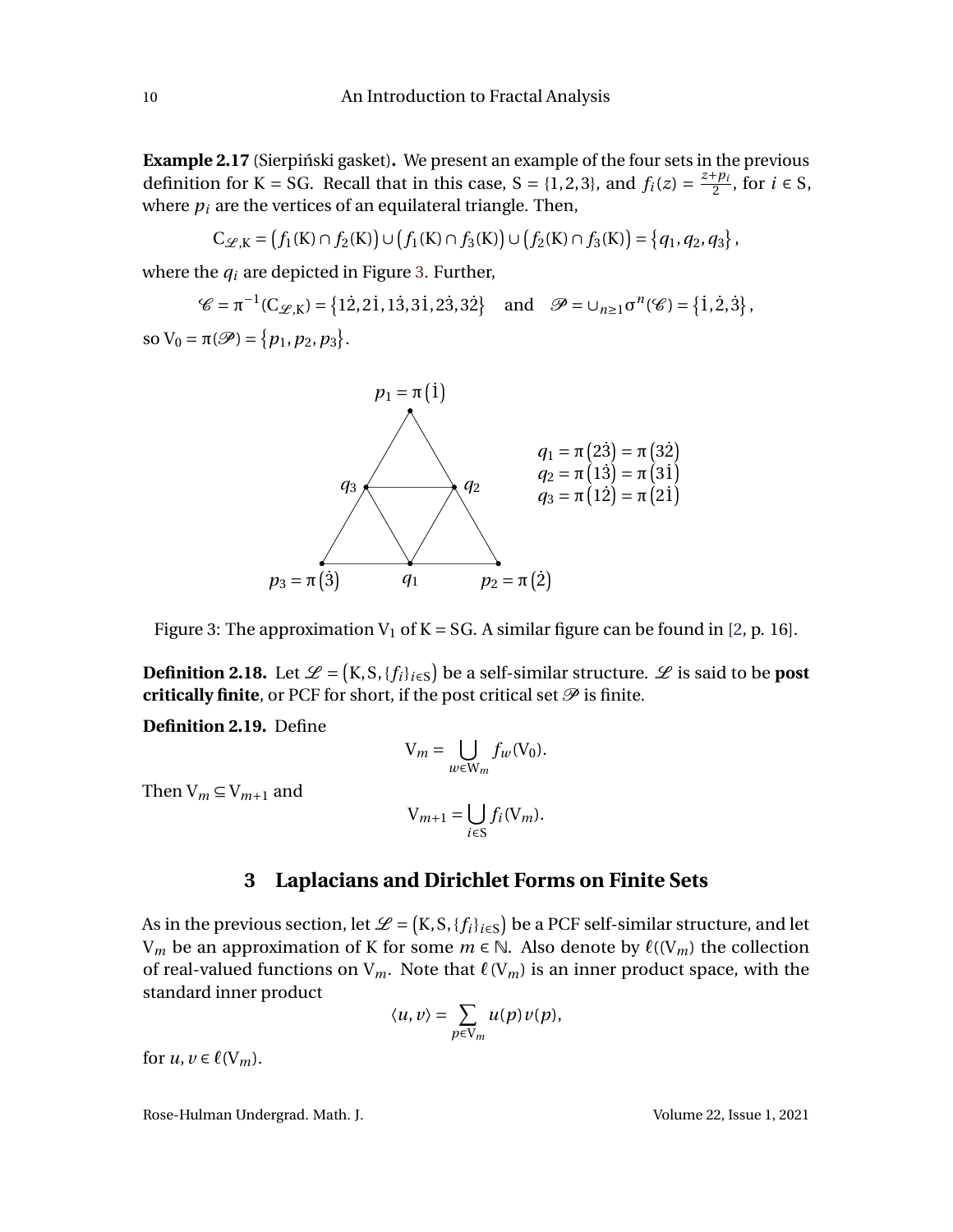**Definition 3.1.** The **characteristic function**  $\chi_U$  of a subset  $U \subseteq V_m$  is

$$
\chi_{\mathrm{U}}(q) = \begin{cases} 1, & \text{if } q \in \mathrm{U}; \\ 0, & \text{otherwise.} \end{cases}
$$

If  $U = \{p\}$ , we write  $\chi_p$  (instead of  $\chi_{\{p\}}$ ).

**Definition 3.2.** A symmetric bilinear form  $\mathcal{E}_m$ :  $\ell(V_m) \times \ell(V_m) \rightarrow \mathbb{R}$  is called a **Dirichlet form** on  $\ell(V_m)$  if it satisfies

(DF1)  $\mathcal{E}_m(u, u) \ge 0$  for any  $u \in \ell(\mathrm{V}_m)$ ,

(DF2)  $\mathcal{E}_m(u, u) = 0$  if and only if *u* is constant on  $V_m$ ,

(DF3) For any  $u \in \ell(V_m)$ ,  $\mathcal{E}_m(u, u) \geq \mathcal{E}_m(\overline{u}, \overline{u})$ , where  $\overline{u}$  is defined by

$$
\overline{u}(p) = \begin{cases}\n1, & \text{if } u(p) \ge 1; \\
u(p), & \text{if } 0 < u(p) < 1; \\
0, & \text{if } u(p) \le 0.\n\end{cases}
$$

We denote by  $\mathscr{D} \mathscr{F}(V_m)$  the collection of Dirichlet forms on  $\ell(V_m)$ .

**Definition 3.3.** A symmetric linear operator  $H_m: \ell(V_m) \to \ell(V_m)$  is called a **Laplacian** on  $\ell(V_m)$  if it satisfies

- (L1)  $H_m$  is non-positive definite,
- (L2)  $H_m u = 0$  if and only if *u* is constant on  $V_m$ ,

(L3)  $(H_m)_{pq} := (H_m \chi_q)(p) \ge 0$  for all  $p \ne q \in V_m$ .

We denote by  $L^2(M_m)$  the collection of Laplacians on  $\ell(V_m)$ .

<span id="page-12-0"></span>**Lemma 3.4.** *The collections*  $\mathscr{D} \mathscr{F}(V_m)$  *and*  $\mathscr{L} \mathscr{A}(V_m)$  *are in bijective correspondence, via the map*

$$
q: \mathscr{DF}(\mathbf{V}_m) \longrightarrow \mathscr{LA}(\mathbf{V}_m)
$$

$$
\mathscr{E}_m \longrightarrow \mathbf{H}_m
$$

*where*  $\mathcal{E}_m(u, v) = -\langle u, H_m v \rangle$  *for*  $u, v \in \ell(\mathcal{V}_m)$ .

The proof is left as an exercise for the reader.

**Definition 3.5.** Given a function *u* ∈  $\ell$  (V<sub>*m*−1</sub>), we define an **extension** of *u* to be any function  $u' \in \ell(\mathrm{V}_m)$  such that  $u'|_{\mathrm{V}_{m-1}} = u$ .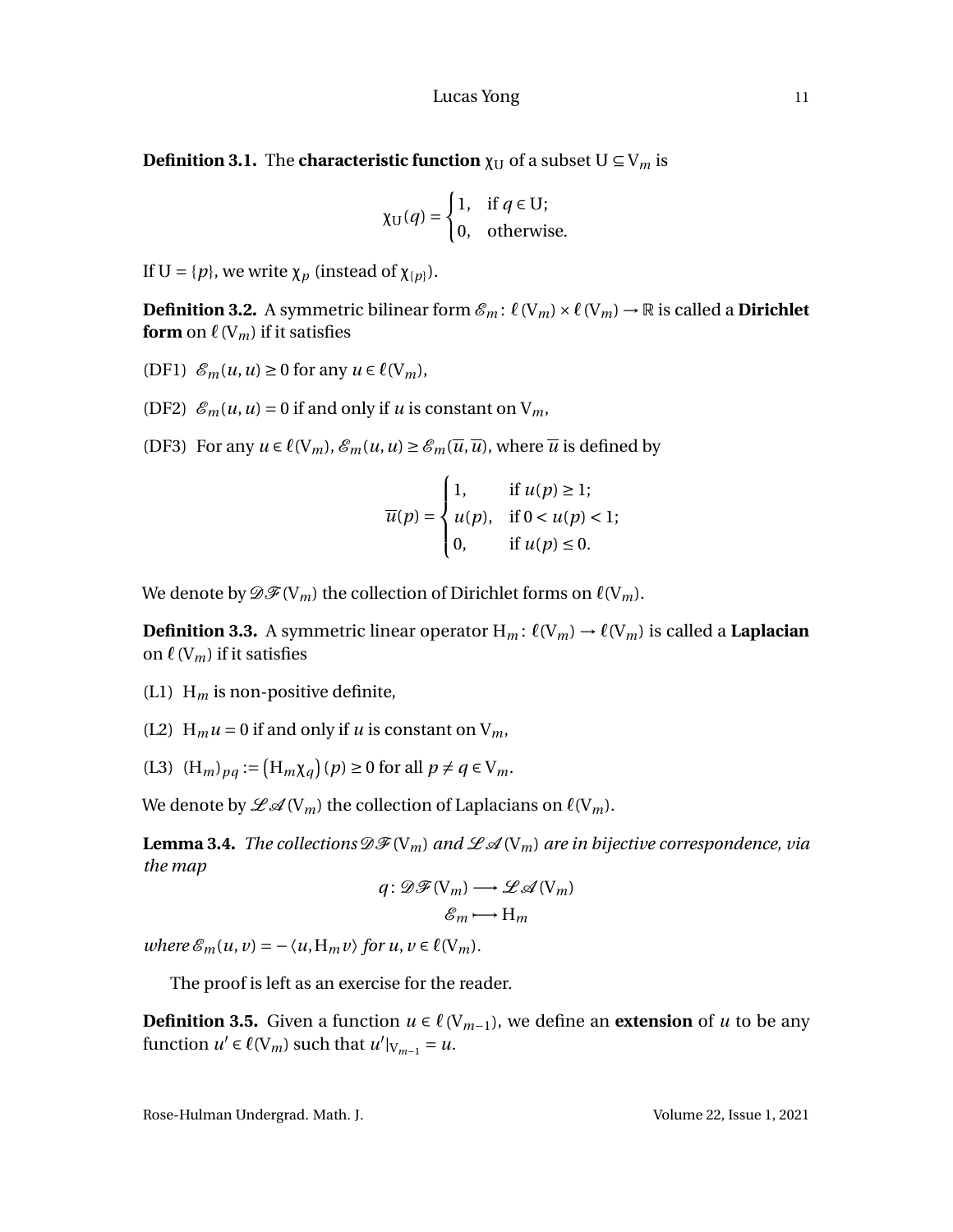**Definition 3.6.** Let *u* ∈  $\ell$ (V<sub>*m*−1</sub>), and let *u*′ ∈  $\ell$ (V<sub>*m*</sub>) be an extension of *u*. The **harmonic extension**  $\tilde{u}$  of *u* is the one that minimizes  $\mathcal{E}_m$ , i.e.

$$
\mathcal{E}_m(\tilde{u}, \tilde{u}) \le \mathcal{E}_m(u', u') \quad \text{if } \tilde{u} = u' = u \text{ on } V_{m-1}.
$$

For the sequence  ${V_m}_{m \geq 1}$  of finite approximations of K, we wish to construct a sequence of Dirichlet forms {E*m*}*m*≥<sup>0</sup> (and corresponding Laplacians {H*m*}*m*≥<sup>0</sup> ). Such a sequence should preserve the self-similar structure, i.e. we require that, for  $u, v \in \ell(V_m)$ ,

$$
\mathcal{E}_m(u,v) = \sum_{i=1}^N \frac{1}{r_i} \mathcal{E}_{m-1}(u \circ F_i, v \circ F_i)
$$
 (1)

where  $r_i$  are known as *renormalization factors* for  $i \in S$ . We will further require that for *u*∈  $\ell$ (V<sub>*m*−1</sub>) with harmonic extension  $\tilde{u} \in \ell$ (V<sub>*m*</sub>),

<span id="page-13-2"></span><span id="page-13-1"></span>
$$
\mathcal{E}_m(\tilde{u}, \tilde{u}) = \mathcal{E}_{m-1}(u, u),\tag{2}
$$

i.e. the harmonic extension of a function leaves the value of the Dirichlet form unchanged.

**Definition 3.7.** For  $m \in \mathbb{N}$ , the restriction of  $\mathcal{E}_m$  to  $V_{m-1}$  is

$$
\widetilde{\mathcal{E}_m}(u,u):=\mathcal{E}_m(\tilde{u},\tilde{u}).
$$

We also write

<span id="page-13-0"></span>
$$
\widetilde{\mathrm{H}_m}:=q(\widetilde{\mathscr{E}_m})
$$

where *q* is the map from **Lemma [3.4](#page-12-0)**.

<span id="page-13-3"></span>**Proposition 3.8.** *Let*  $u \in \ell(V_{m-1}), H_m \in \mathcal{L}(\mathcal{A}(V_m))$ . *Then* 

$$
\mathbf{H}_m = \begin{pmatrix} \mathbf{T} & \mathbf{J}^\top \\ \mathbf{J} & \mathbf{X} \end{pmatrix},\tag{3}
$$

 $where T: \ell(V_{m-1}) \to \ell(V_{m-1}), J: \ell(V_{m-1}) \to \ell(V_m \setminus V_{m-1}), and X: \ell(V_m \setminus V_{m-1}) \to \ell(V_m \setminus V_m)$  $V_{m-1}$ )*. Also,*  $\widetilde{H_m} = T - J^T X^{-1} J$ .

*Proof.* We leave Equation [\(3\)](#page-13-0) to the reader, and prove the second part. Since  $\widetilde{\mathcal{E}}_m(u, u) =$  $\mathcal{E}_m(\tilde{u}, \tilde{u})$  by definition, we must have

$$
-\langle u,\widetilde{H_m}u\rangle=-\langle \tilde{u},H_m\tilde{u}\rangle.
$$

Since  $\tilde{u}$  is the harmonic extension of *u*,  $(H_m \tilde{u})(p) = 0$  for all  $p \in V_m \setminus V_{m-1}$ . Also,

$$
H_m \tilde{u} = \begin{pmatrix} T & J^{\top} \\ J & X \end{pmatrix} \begin{pmatrix} u \\ \tilde{u}|_{V_m \setminus V_{m-1}} \end{pmatrix},
$$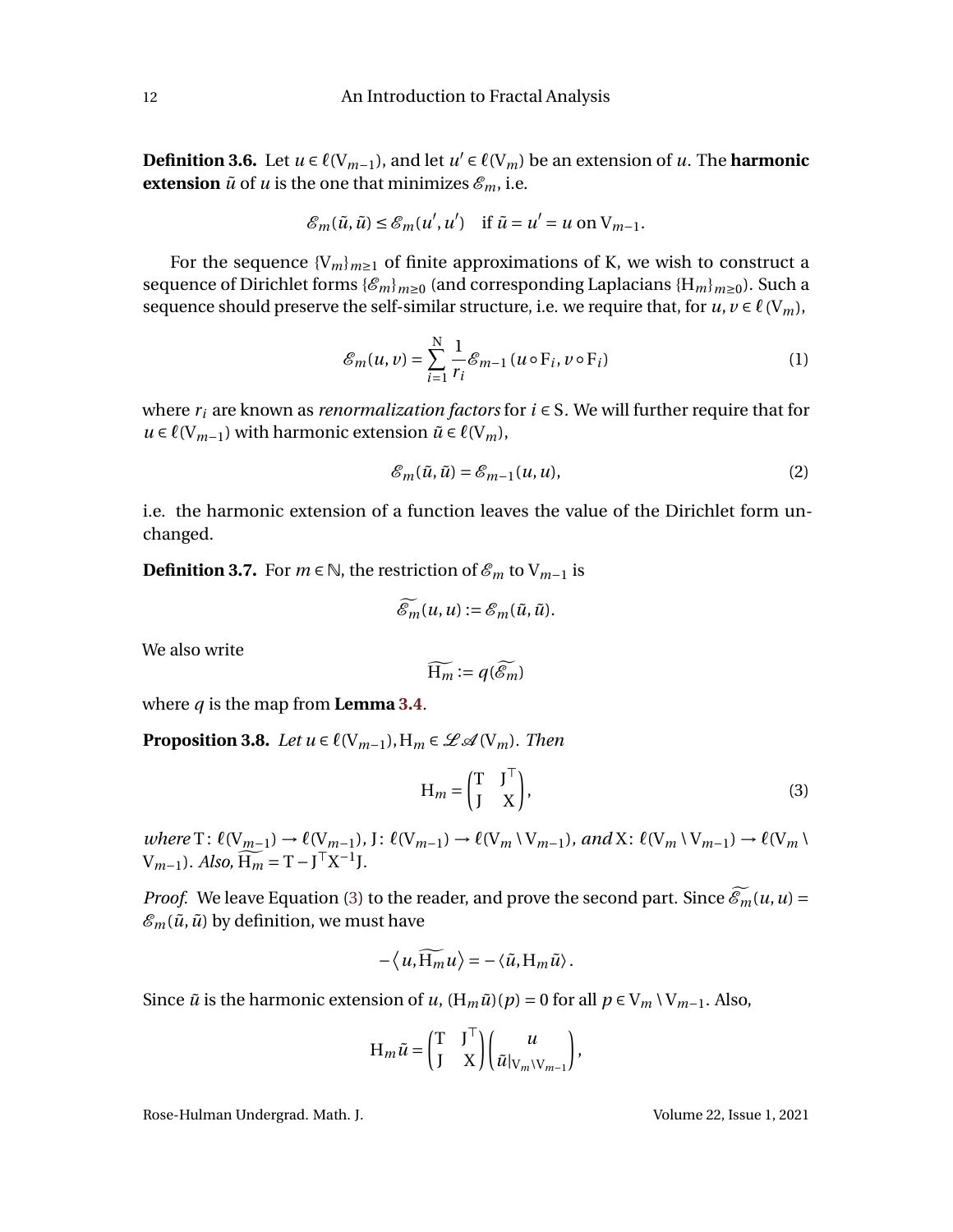so we must have  $Ju + X\tilde{u}|_{V_m\setminus V_{m-1}} = 0$ . This is true precisely when

$$
\tilde{u}|_{V_m\setminus V_{m-1}}=-\mathrm{X}^{-1}\mathrm{J} u,
$$

meaning that

$$
\widetilde{H_m}u = H_m\widetilde{u} = \begin{pmatrix} T & J^{\top} \\ J & X \end{pmatrix} \begin{pmatrix} u \\ -X^{-1}Ju \end{pmatrix} = \begin{pmatrix} (T - J^{\top}X^{-1}J)u \\ 0 \end{pmatrix}.
$$

Based on the proof of the above proposition, the harmonic extension  $\tilde{u}$  of  $u \in \ell(V_{m-1})$ is the unique element of  $\ell(V_m)$  that satisfies

$$
\begin{cases} \tilde{u}|_{V_{m-1}} = u, \\ \tilde{u}|_{V_m \setminus V_{m-1}} = -X^{-1}Ju. \end{cases}
$$

We now describe the construction of a sequence of Dirichlet forms  $\{\mathcal{E}_m\}_{m\geq0}$  on the discrete approximations  ${V_m}_{m\geq0}$  of K. Begin with a Dirichlet form  $\mathcal{E}_0$ :  $\ell(V_0)\times\ell(V_0)\to\mathbb{R}$ , as well as an N-tuple  $(r_i)_{i \in S}$  of renormalization factors. The subsequent Dirichlet forms  $\mathcal{E}_1,\mathcal{E}_2,\ldots$  are then determined by Equation [\(1\)](#page-13-1), and we must also check that they satisfy Equation [\(2\)](#page-13-2) (this check is usually how the renormalization factors are determined).

Since  $\mathscr{D}F(V_m)$  and  $\mathscr{L}A(V_m)$  are in bijective correspondence by **Lemma [3.4](#page-12-0)**, we may equivalently define a sequence  ${H_m}_{m\geq0}$  of Laplacians. Given a Laplacian  $H_0: \ell(V_0) \rightarrow$  $\ell(V_0)$ , the subsequent Laplacians are defined by

$$
\mathbf{H}_m = \sum_{w \in \mathbf{W}_m} \frac{1}{r_w} \mathbf{R}_w^\top \mathbf{H}_0 \mathbf{R}_w
$$

where  $r_w = r_{w_1} \dots r_{w_m}$  with  $w_i \in S$ , and  $R_w : \ell(V_m) \to \ell(V_0)$  is defined by  $R_w u = u \circ F_w$ . We illustrate these constructions with a simple example.

<span id="page-14-0"></span>**Example 3.9** (Unit interval). Let  $I = [0, 1]$ . The reader may check that I is the unique selfsimilar set with respect to contractions  $f_1(z) = \frac{z}{2}$  $\frac{z}{2}$  and  $f_2(z) = \frac{z+1}{2}$ 2 . By **Proposition [2.15](#page-10-0)**, the boundary of I is  $V_0 = \{0, 1\}.$ 

(i) Define a Dirichlet form  $\mathcal{E}_0$ :  $\ell(V_0) \times \ell(V_0) \rightarrow \mathbb{R}$  by

$$
\mathcal{E}_0(u,v) = (u(1) - u(0))(v(1) - v(0)).
$$

for  $u, v \in \ell(V_0)$ . By Equation [\(1\)](#page-13-1), we have

$$
\mathcal{E}_1(u,v) = \frac{1}{r_1}\left(u\left(\frac{1}{2}\right)-u(0)\right)\left(v\left(\frac{1}{2}\right)-v(0)\right)+\frac{1}{r_2}\left(u(1)-u\left(\frac{1}{2}\right)\right)\left(v(1)-v\left(\frac{1}{2}\right)\right).
$$

Rose-Hulman Undergrad. Math. J. Volume 22, Issue 1, 2021

 $\Box$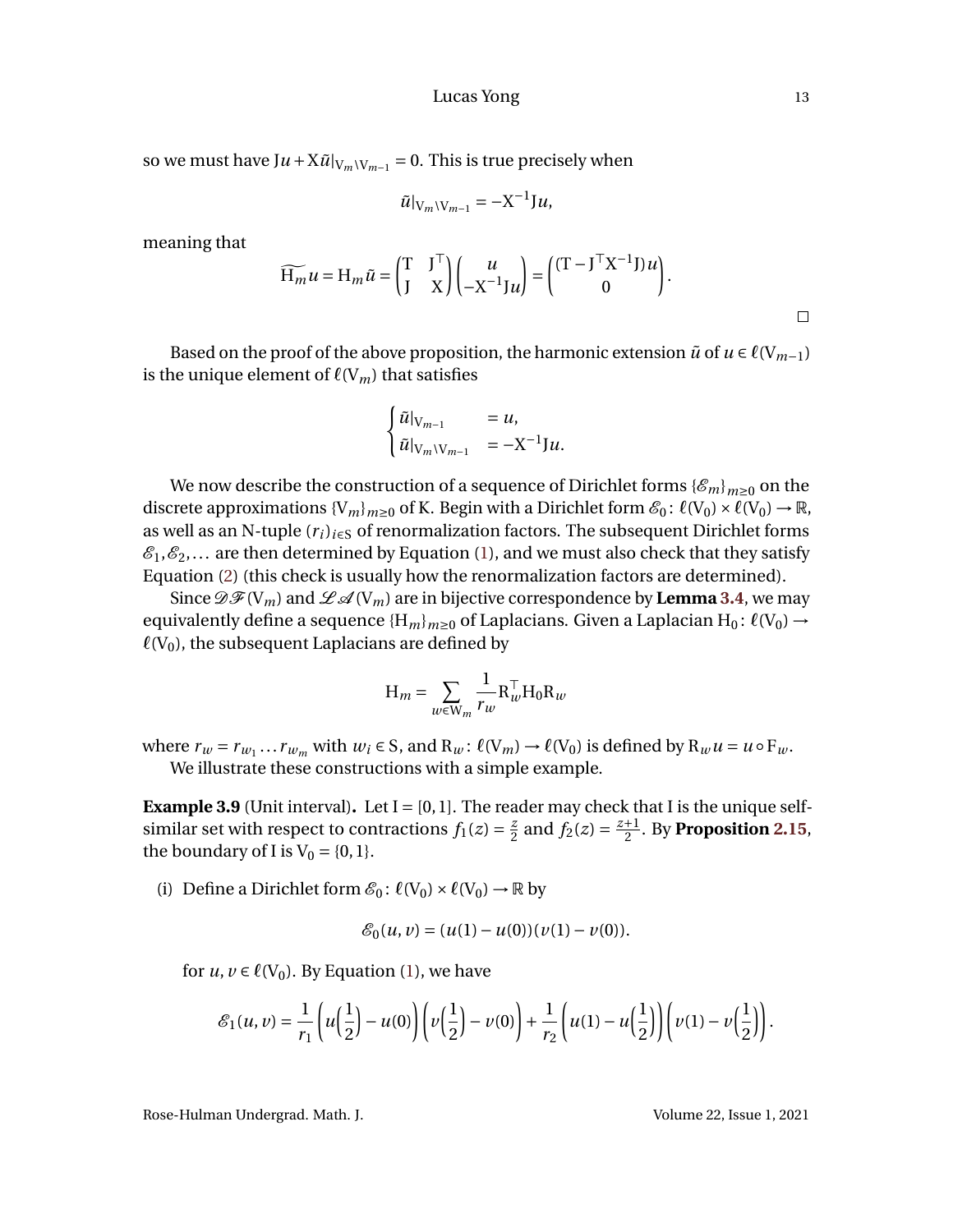Given a function  $u \in \ell(V_0)$ , we hope that, by choosing suitable renormalization factors, Equation [\(2\)](#page-13-2) will be satisfied. Since  $\mathcal{E}_0(u, u) = (u(1) - u(0))^2$ , we have

$$
\mathcal{E}_1(\tilde{u},\tilde{u}) = \frac{1}{r_1} \left( \tilde{u} \left( \frac{1}{2} \right) - \tilde{u}(0) \right)^2 + \frac{1}{r_2} \left( \tilde{u}(1) - \tilde{u} \left( \frac{1}{2} \right) \right)^2.
$$

 $\tilde{u}(1) = u(1)$  and  $\tilde{u}(0) = u(0)$ . If we let  $\tilde{u}(\frac{1}{2})$  $(\frac{1}{2}) = \frac{1}{2}$  $\frac{1}{2}(u(1) + u(0))$  and  $r_1 = r_2 = \frac{1}{2}$  $\frac{1}{2}$ , we have

$$
\mathcal{E}_1(\tilde{u}, \tilde{u}) = 2\left(\frac{1}{2}(u(1) + u(0)) - u(0)\right)^2 + 2\left(u(1) - \frac{1}{2}(u(1) + u(0))\right)^2
$$
  
=  $4\left(\frac{1}{2}(u(1) - u(0))\right)^2$   
=  $(u(1) - u(0))^2$ 

which means  $\widetilde{\mathcal{E}_1} = \mathcal{E}_0$ , as desired.

(ii) Equivalently, we can check construct a sequence of Laplacians instead. The reader may check that the Laplacian corresponding to  $\mathcal{E}_0$  defined above is

$$
H_0 = \begin{pmatrix} -1 & 1 \\ 1 & -1 \end{pmatrix}
$$

Since  $r_1 = r_2 = \frac{1}{2}$  $\frac{1}{2}$  and  $\text{H}_1 = \sum_{w \in \text{W}_1} \frac{1}{r_u}$  $\frac{1}{r_w}$ **R**<sup>T</sup> $_w$ **H**<sub>0</sub>**R**<sub>*w*</sub>,

$$
H_1 = 2\begin{pmatrix} 1 & 0 \\ 0 & 0 \\ 0 & 1 \end{pmatrix} \begin{pmatrix} -1 & 1 \\ 1 & -1 \end{pmatrix} \begin{pmatrix} 1 & 0 & 0 \\ 0 & 0 & 1 \end{pmatrix} + 2\begin{pmatrix} 0 & 0 \\ 0 & 1 \\ 1 & 0 \end{pmatrix} \begin{pmatrix} -1 & 1 \\ 1 & -1 \end{pmatrix} \begin{pmatrix} 0 & 0 & 1 \\ 0 & 1 & 0 \end{pmatrix}
$$

$$
= \begin{pmatrix} -2 & 0 & 2 \\ 0 & -2 & 2 \\ 2 & 2 & -4 \end{pmatrix}
$$

Then, we compute the restriction  $\widetilde{H_1}$  to  $V_0$ , which is

$$
\widetilde{H_1} = T - J^T X^{-1} J = \begin{pmatrix} -2 & 0 \\ 0 & -2 \end{pmatrix} - \begin{pmatrix} 2 \\ 2 \end{pmatrix} \begin{pmatrix} -\frac{1}{4} \end{pmatrix} \begin{pmatrix} 2 & 2 \end{pmatrix}
$$

$$
= \begin{pmatrix} -1 & 1 \\ 1 & -1 \end{pmatrix}
$$

$$
= H_0
$$

Note also that  $\tilde{u}(\frac{1}{2})$  $(\frac{1}{2}) = \frac{1}{2}$  $\frac{1}{2}(u(1) + u(0)) = -X^{-1}J$  $\begin{pmatrix} u(0) \\ u(1) \end{pmatrix}$ , as shown in **Proposition [3.8](#page-13-3)**.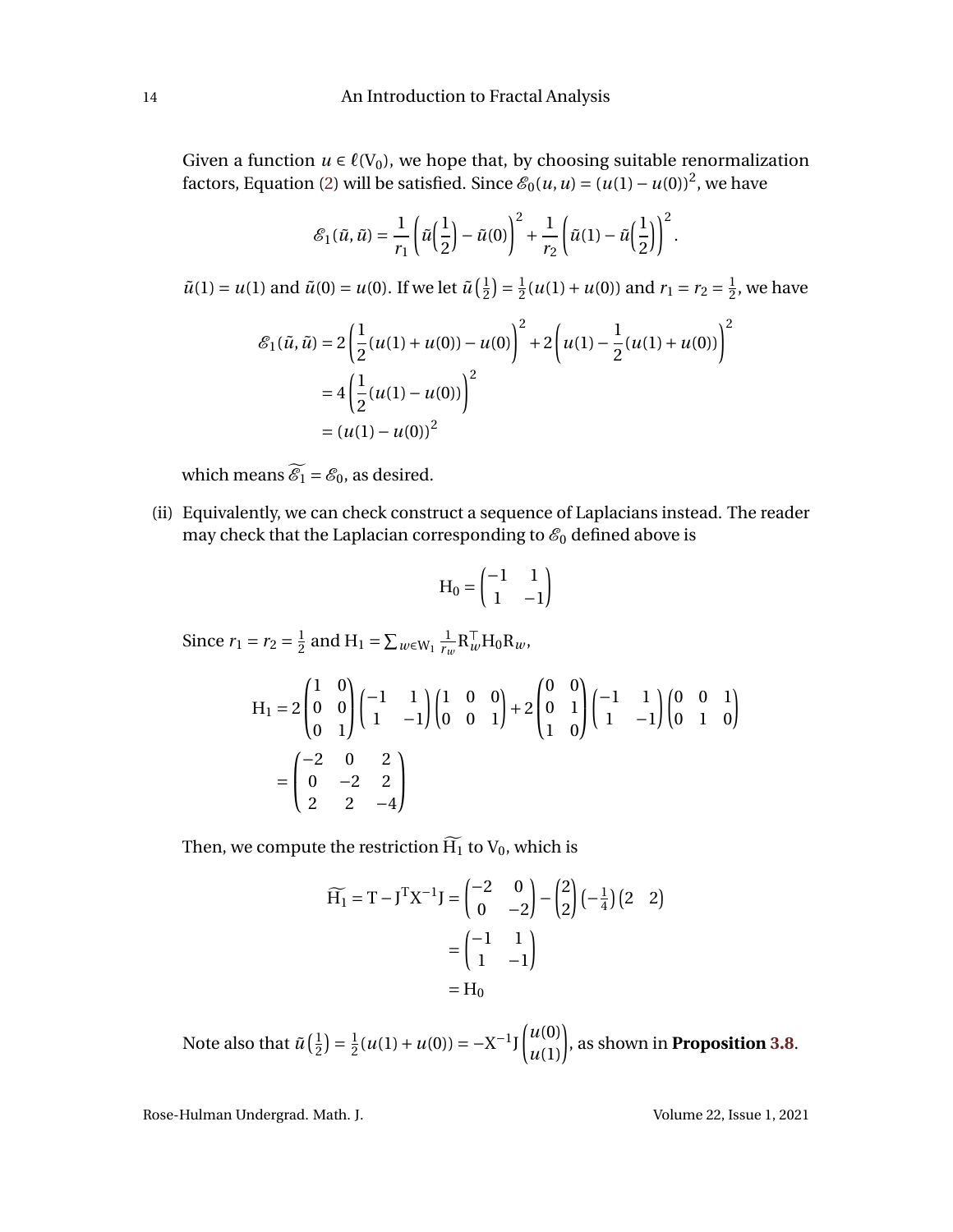**Remark 3.10.** The Dirichlet form  $\mathcal{E}_m$ :  $\ell(V_m) \times \ell(V_m) \rightarrow \mathbb{R}$  is sometimes referred to in the literature as **energy**.

**Definition 3.11.** Let *p*, *q* ∈ V<sub>*m*</sub>. Define the equivalence relation  $\frac{\sim}{m}$  by

$$
p \underset{m}{\sim} q \iff \exists \ w \in W_m \text{ such that } p, q \in F_w(V_0).
$$

If  $p_{\widetilde{m}} q$ , we say that  $p$  and  $q$  are **neighbors** in  $V_m$ .

Recall the case of SG, and refer to Figure [2.](#page-4-0) Notice that neighboring points in  $V_0$ ,  $V_1$ , and  $V_2$ , which we can think of as vertices on a graph, are connected by an edge.

**Definition 3.12.** Given a discrete Laplacian H<sub>0</sub>:  $\ell(V_0) \rightarrow \ell(V_0)$ , we say that

 $(V_0, H_0) \leq (V_1, H_1) \iff V_0 \subseteq V_1$  and  $\widetilde{H_1} = H_0$ .

For the sequence of Laplacians {H*m*}*m*≥<sup>0</sup> , it would be lovely if

$$
(\mathrm{V}_{m-1},\mathrm{H}_{m-1}) \leq (\mathrm{V}_m,\mathrm{H}_m)
$$

for *all*  $m \geq 1$ . Thankfully, the next proposition says that it is enough to check that  $(V_0, H_0) \leq (V_1, H_1).$ 

**Proposition 3.13.** *If* (V<sub>0</sub>, H<sub>0</sub>) ≤ (V<sub>1</sub>, H<sub>1</sub>)*, then* (V<sub>*m*−1</sub>, H<sub>*m*−1</sub>) ≤ (V<sub>*m*</sub>, H<sub>*m*</sub>) *for all m* ≥ 1*.* 

*Proof.* Proceeding by induction, assume  $(V_{m-1}, H_{m-1}) \leq (V_m, H_m)$  for some  $m \geq 1$ . For any  $u \in \ell(\mathcal{V}_m)$  and  $i \in \mathcal{S}$ ,  $\mathcal{E}_{m-1}(u \circ F_i, u \circ F_i) = \mathcal{E}_m(\tilde{u} \circ F_i, \tilde{u} \circ F_i)$ . By definition of  $\mathcal{E}_m$  in Equation [\(1\)](#page-13-1), this means that  $\mathcal{E}_m(u, u) = \mathcal{E}_{m+1}(\tilde{u}, \tilde{u})$ , and so  $(V_m, H_m) \leq (V_{m+1}, H_{m+1})$ .  $\Box$ 

Given a self-similar structure  $\mathcal{L}$  and its boundary  $V_0$ , we say that  $(H_0, \mathbf{r})$  is a *harmonic structure* if, for the corresponding sequence  $\{(V_m,H_m)\}_{m\geq 0}$ , we have  $(V_{m-1},H_{m-1}) \leq$  $(V_m, H_m)$  for all  $m \geq 1$ . While it is not known if a harmonic structure exists for every self-similar structure  $L$ , there are several known examples of PCF self-similar structures with harmonic structures, as we will show in the next section.

### **4 Limits of Discrete Laplacians and Harmonic Functions**

In the previous section, we constructed a sequence  ${H_m : \ell(V_m) \to \ell(V_m)}_{m \geq 0}$  of discrete Laplacians, where  $V_m$  is the *m*th approximation of a self-similar set K. These Laplacians agree with the self-similarity of the set (Equation [\(1\)](#page-13-1)) and is compatible with the harmonic extension of functions to greater approximations (Equation [\(2\)](#page-13-2)).

In this section we will take the limit, in some sense, of the sequence  $\{(V_m, H_m)\}_{m\geq 0}$ . The result will be a continuous Laplacian  $\Delta_{\mu}$  on K. To begin, we will define a self-similar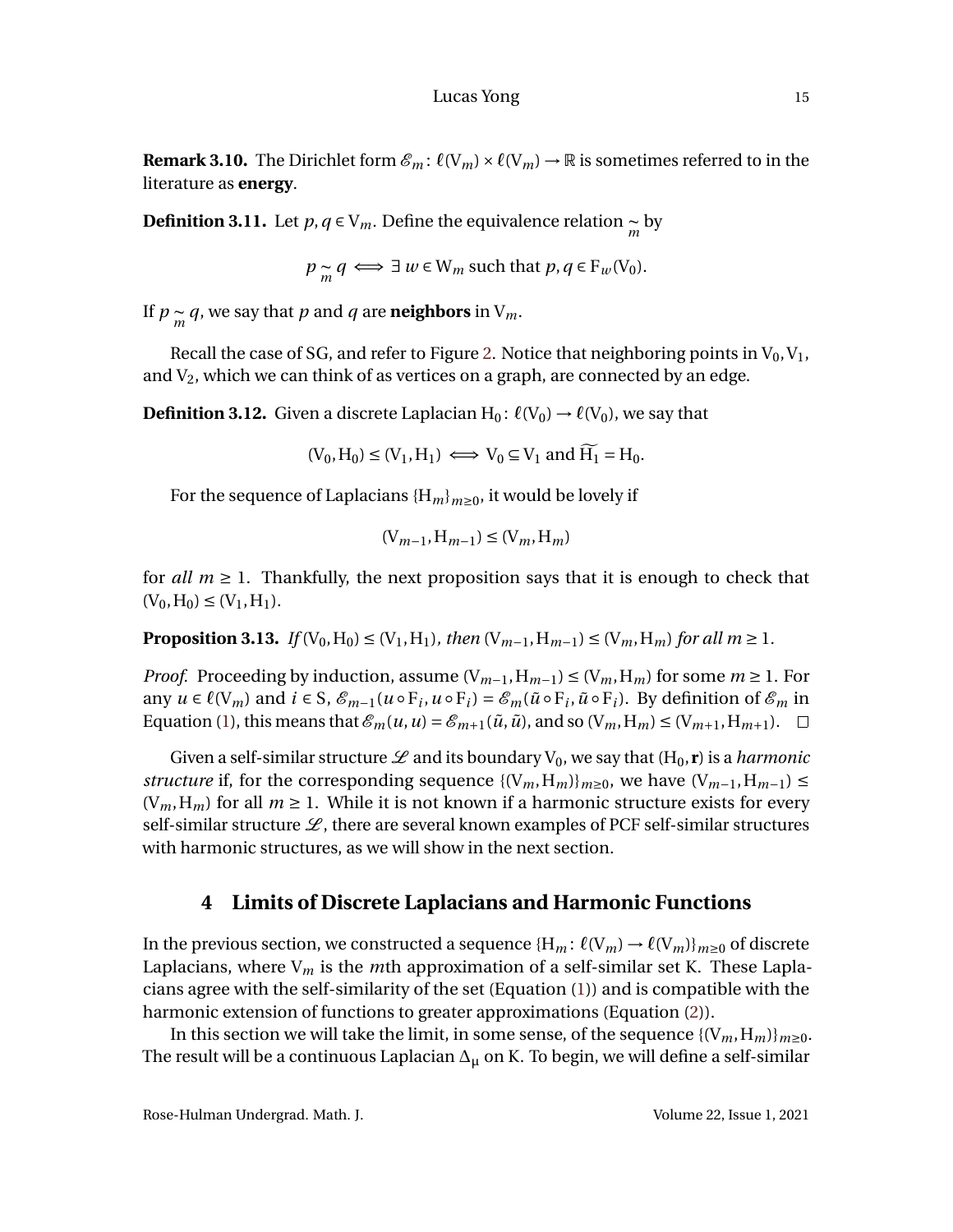*measure*  $\mu$  on K, on which  $\Delta_{\mu}$  depends. We will establish the notion of functions with finite energy, i.e. functions *u* for which the Dirichlet form  $\mathcal{E}_m(u, u)$  remains finite as *m* approaches infinity. Then, we will show that all functions with finite energy defined on

$$
V_* := \cup_{m \geq 0} V_m
$$

are uniformly continuous, and that the set  $V_*$  is dense in K. The upshot of these two facts is that any function of finite energy defined on  $V_*$  will have a unique continuous extension to all of K. Finally, we will define the domain of the Laplacian for a self-similar set K, which consists of functions for which  $\Delta_{\mu}$  is defined. This domain will always include *harmonic functions*, for which the discrete Laplacian vanishes for all  $m \geq 0$ .

**Definition 4.1.** For  $w ∈ W_m$ , we call  $F_w(K)$  a **cell** of level *m*. Informally, this is just a subset of K that is a "smaller version" of K (in the sense of self-similarity).

**Definition 4.2.** Let  $C = F_w(K)$  for some  $w \in W_m$ . The **self-similar measure**  $\mu$  is a measure on K satisfying the following conditions.

- (i) (Positivity)  $\mu(C) > 0$ ,
- (ii) (Additivty) If  $C = \bigcup_{j=1}^{N} C_j$ , where the cells  $\{C_j\}_{j \in S}$  only intersect at boundary points, then

$$
\mu(C) = \sum_{j=1}^N \mu(C_j),
$$

- (iii) (Continuity) As  $|C| \rightarrow 0$  (where  $|C|$  is the cardinality of the cell C),  $\mu(C) \rightarrow 0$ ,
- (iv) (Probability)  $\mu$ (K) = 1.

The definition of  $\mu$  largely depends on the distribution allocated to different cells, which changes the definition of the Laplacian. For example, the standard Laplacian on SG distributes weight to all cells equally, meaning that  $\mu(SG) = 1$  and  $\mu(F_i(SG)) = \frac{1}{3}$  $rac{1}{3}$  for  $i = 1, 2, 3.$ 

**Definition 4.3.** Recall that  $V_* := \bigcup_{m \geq 0} V_m$ . Define

$$
\mathcal{F} := \left\{ u \in \ell(\mathbf{V}_*) \mid \lim_{m \to \infty} \mathcal{E}_m \left( u \big|_{\mathbf{V}_m}, u \big|_{\mathbf{V}_m} \right) < +\infty \right\},\
$$

$$
\mathcal{E}(u, v) := \lim_{m \to \infty} \mathcal{E}_m \left( u \big|_{\mathbf{V}_m}, v \big|_{\mathbf{V}_m} \right)
$$

We are allowed to take the limit of the energy, since the sequence  $\{\mathscr{E}_m(u, u)\}$  is nondecreasing in R. Functions in  $u \in \mathcal{F}$  have *finite energy*, i.e.  $\mathcal{E}(u, u) < +\infty$ .

We want to show that any  $u \in \mathcal{F}$  is also uniformly continuous in  $V_*$ . We first define the following metric on  $V_*$ .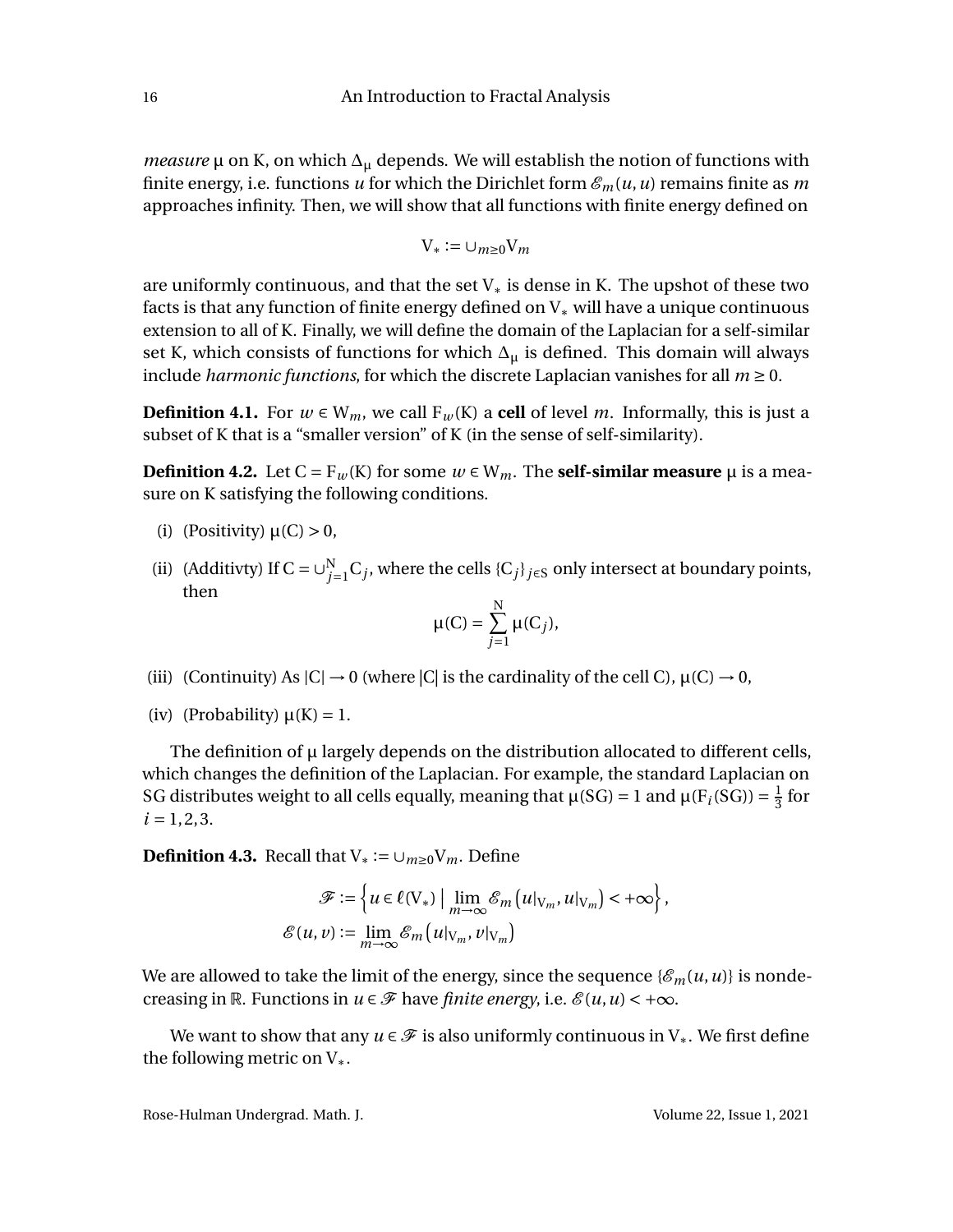**Definition 4.4.** For any  $p, q \in V_*,$  define the **resistance metric**,

$$
\mathcal{R}(p,q) := \left(\min\left\{\mathcal{E}(u,u) \mid u \in \mathcal{F} \text{ and } u(p) = 1, u(q) = 0\right\}\right)^{-1}
$$

The reader may check that  $\mathscr{R}^{1/2}$  :=  $\mathscr{R}(\, , \,)$  is a metric on  $\mathrm{V}_{*}.$ 

**Proposition 4.5.**  $\mathscr{F} \subseteq C(V_*, \mathscr{R}^{1/2})$ , the set of uniformly continuous functions on  $V_*$ .

*Proof.* Let  $u \in \mathcal{F}$ . For any  $p, q \in V_*,$ 

$$
\mathcal{R}(p,q) = \left(\min\left\{\mathcal{E}(u,u) \mid u \in \mathcal{F} \text{ and } u(p) = 1, u(q) = 0\right\}\right)^{-1}
$$

$$
= \max\left\{\frac{|u(p) - u(q)|^2}{\mathcal{E}(u,u)} \mid u \in \mathcal{F}, \mathcal{E}(u,u) > 0\right\}.
$$

Thus, we have that  $|u(p) - u(q)|^2 \le \mathcal{R}(p,q)\mathcal{E}(u,u)$ , and so

$$
|u(p) - u(q)| \leq \mathcal{R}^{1/2}(p,q)\sqrt{\mathcal{E}(u,u)}.
$$

Thus, *u* is Lipschitz continuous on  $(V_*, \mathcal{R}^{1/2})$ , and therefore  $u \in C(V_*, \mathcal{R}^{1/2})$ .  $\Box$ 

**Proposition 4.6.** V∗ *is dense in* K*.*

*Proof.* Recall the map  $\pi: \Sigma \to K$  as defined in **Definition [2.13](#page-9-2)**. Since  $\pi$  is surjective, for any  $x \in K$  there exists  $w = w_1 w_2 w_3 \cdots \in \Sigma$  such that  $\pi(w) = x$ . Let  $\tau \in \mathcal{P}$ , the postcritical set of K, and define a sequence  $\{x_m\}$ , where  $x_m = \pi(w_1 \dots w_m \tau)$ . Since  $V_m =$  $∪_{w ∈ W_m} f_w(V_0)$ , and π(τ) ∈  $V_0$ , we have that  $x_m ∈ V_m ⊆ V_*$ . As  $m → ∞$ ,  $x_m → x$ , so  $V_*$  is dense in K.  $\Box$ 

Since V∗ is dense in K, we have that any function *u* of finite energy (which is uniformly continuous on  $(V_*, \mathcal{R}^{1/2})$  has a unique continuous extension to K.

Finally, we define the notion of harmonic functions on K. This definition is equivalent to the harmonic extension of a function  $\rho \in \ell(V_0)$  to  $V_*$  (and hence all of K), as discussed in the previous section.

**Definition 4.7.** For any  $\rho \in \ell(V_0)$ , there exists a unique  $u \in \mathcal{F}$  such that  $u|_{V_0} = \rho$  and  $\mathscr{E}(u, u) = \min{\mathscr{E}(v, v) : v \in \mathscr{F}, u|_{V_0} = \rho}$ . Equivalently, *u* is the unique function that satisfies

$$
\begin{cases}\n(\text{H}_m u)|_{(\text{V}_m \setminus \text{V}_0)} = 0 \quad \text{for all} \quad m \ge 1, \\
u|_{\text{V}_0} = \rho.\n\end{cases}
$$

We call *u* a **harmonic function on** K. More generally, if the initial function  $\rho$  is in  $\ell(V_m)$ for some  $m \ge 1$  (and not just in  $\ell(V_0)$ ), we call the corresponding (continuous) harmonic extension an *m***-harmonic function**.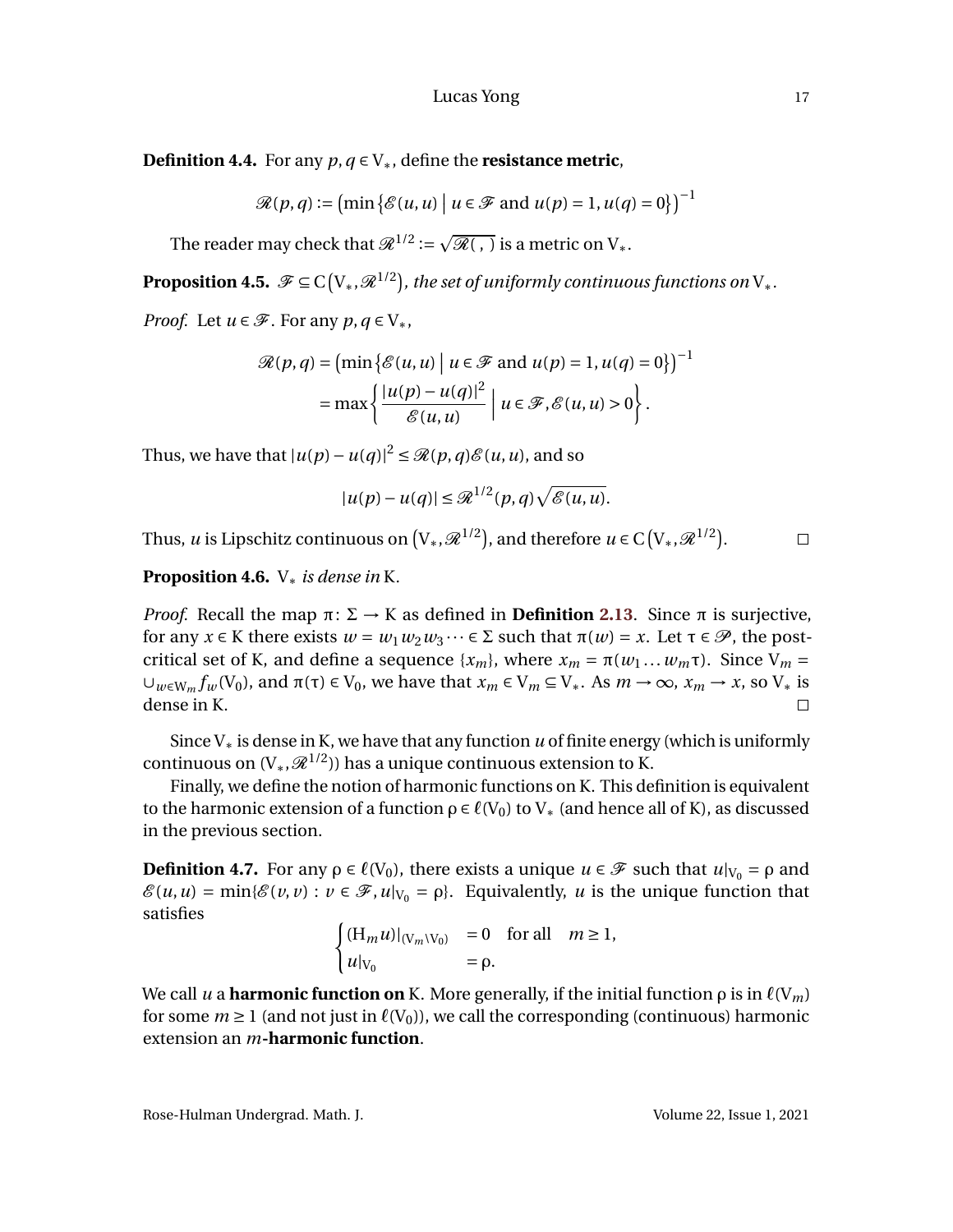By the discussion in the first part of this section, a harmonic function *u* can be extended uniquely to a continuous function on all of K, and so we may identify all harmonic functions *u* with their continuous extensions. Also note that any harmonic function  $K \to \mathbb{R}$  is completely determined by its values on the boundary  $V_0$ , which is analogous to the situation in many smooth settings with boundary!

**Example 4.8** (Hata's tree-like set). Let  $M = \mathbb{C}$ , and define contractions  $f_1(z) = c\overline{z}$ ,  $f_2(z) = c$  $(1 - |c|^2)$  $\overline{z}$  +  $|c|^2$  for  $|c|$  ∈ (0,1). We call the PCF self-similar set corresponding to these contractions **Hata's tree-like set**. Its boundary is  $V_0 = \{c, 0, 1\}$ . Define

$$
H_0 = \begin{pmatrix} -h & h & 0 \\ h & -(h+1) & 1 \\ 0 & 1 & -1 \end{pmatrix}, \quad \mathbf{r} = (a, 1 - a^2),
$$

where  $a = \frac{1}{h}$ *h* . The reader may check via one of the techniques used in **Example [3.9](#page-14-0)** that  $(H_0, r)$  is a harmonic structure. See Figure [4](#page-19-0) and Figure [5](#page-20-0) for illustrations.

<span id="page-19-0"></span>

Figure 4: The boundary  $V_0$  of Hata's tree-like set with  $c = 0.4 + 0.3i$ .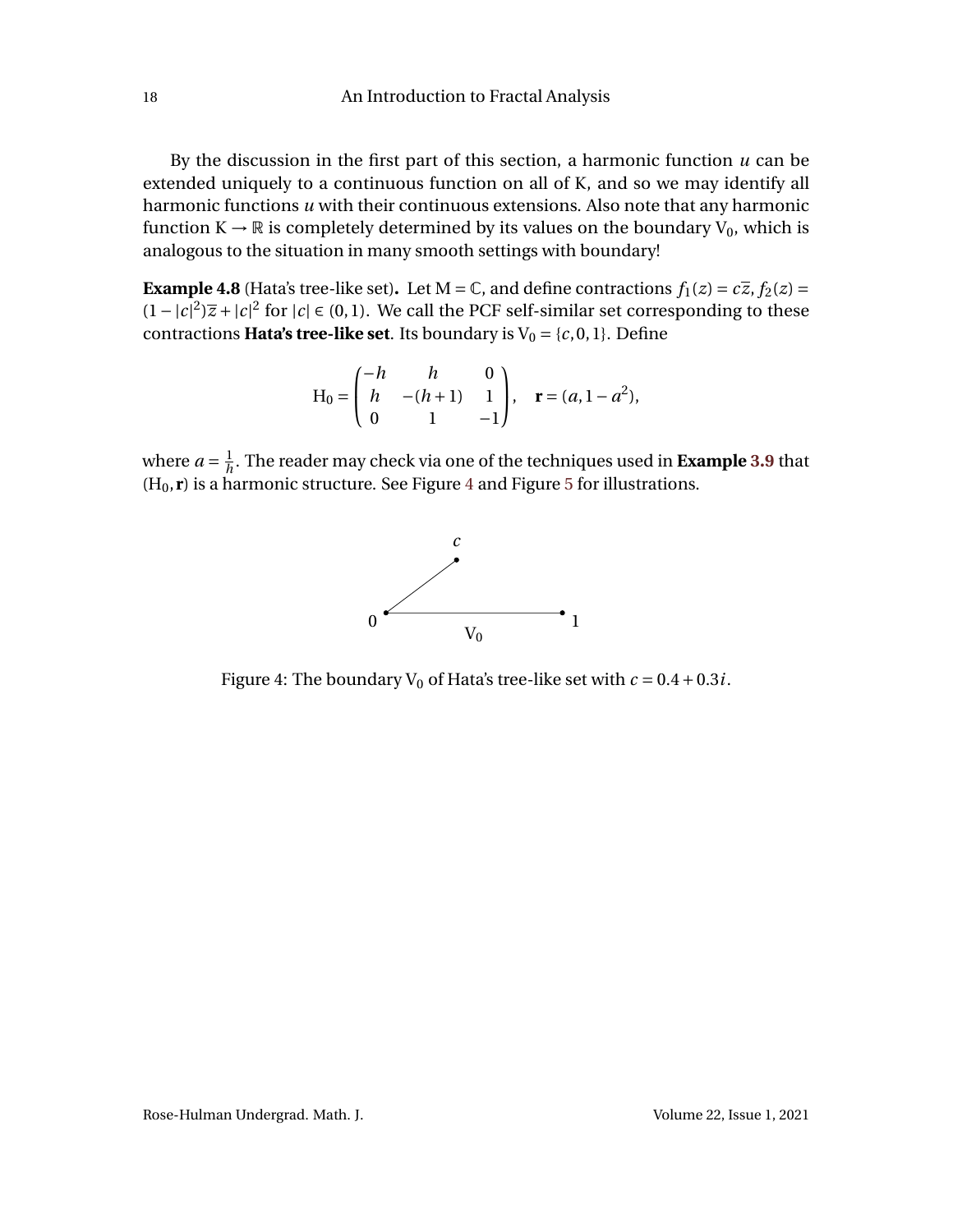<span id="page-20-0"></span>

Figure 5: The unique harmonic function *u* with boundary values  $u(c) = 0.5, u(0) = 0.5$  $1, u(1) = 0.5$ . Note that here  $a = 0.7$  and  $c = 0.4 + 0.3i$ . This image was created using the Javascript library *three.js* with points in the approximation  $V_{10}$ .

**Definition 4.9.** For  $p \in V_0$ , let  $\psi_p$  be the harmonic function satisfying  $\psi_p|_{V_0} = \chi_p^{V_0}$ . Note that this function takes on the value 1 at  $p$ , and 0 everywhere else in  $V_0$ . Define

$$
D_{\mu} := \left\{ u \in C(K) \mid \exists f \in C(K) \text{ such that } \lim_{m \to \infty} \max_{p \in V_m \backslash V_0} \left| \mu_{m,p}^{-1}(H_m u)(p) - f(p) \right| = 0 \right\}
$$

where  $\mu_{m,p} = \int_K \psi_p^m d\mu$  and C(K) is the collection of continuous functions  $f: K \to \mathbb{R}$ . For *u* ∈ D<sub>µ</sub>, we write  $\dot{f} = \Delta_{\mu} u$ , where *f* is the function in the definition above.  $\Delta_{\mu}$  is called the Laplacian associated with  $(H_0, r)$  and  $\mu$ .

Note that if *u* is a harmonic function, then  $(H_m u)|_{V_m \setminus V_0} = 0$  for all  $m \ge 1$ , so  $u \in \mathcal{D}_{\mu}$ and  $\Delta_{\mu} u$  vanishes on all of K \ V<sub>0</sub>.

**Example 4.10** (Unit interval). Let I = [0, 1] as in **Example [3.9](#page-14-0)**. Define H<sub>0</sub>  $\in \mathcal{LA}(V_0)$  by

$$
H_0 = \begin{pmatrix} -1 & 1 \\ 1 & -1 \end{pmatrix}
$$

Then  $(H_0, r)$  is a harmonic structure for any  $r = (r_1, r_2)$  such that  $r_1 + r_2 = 1$  and  $0 < r_i < 1$ . Ideally, we want the Laplacian to agree with its classical counterpart, i.e.  $\Delta_\mu u = \sum_i \frac{\partial^2 u}{\partial x^2}$  $\partial x_i^2$ for  $u \in D_{\mu}$ . Set **r** =  $(\frac{1}{2})$  $\frac{1}{2}, \frac{1}{2}$  $\frac{1}{2}$ ). Then for  $p = \frac{i}{2^m} \in V_m$ ,

$$
(\mathbf{H}_{m}u)(p) = \frac{1}{2^{-m}} \begin{cases} u(p+2^{-m}) + u(p-2^{-m}) - 2u(p) & \text{if } p \neq 0, 1; \\ u(2^{-m}) - u(0) & \text{if } p = 0; \\ u(1-2^{-m}) - u(1) & \text{if } p = 1. \end{cases}
$$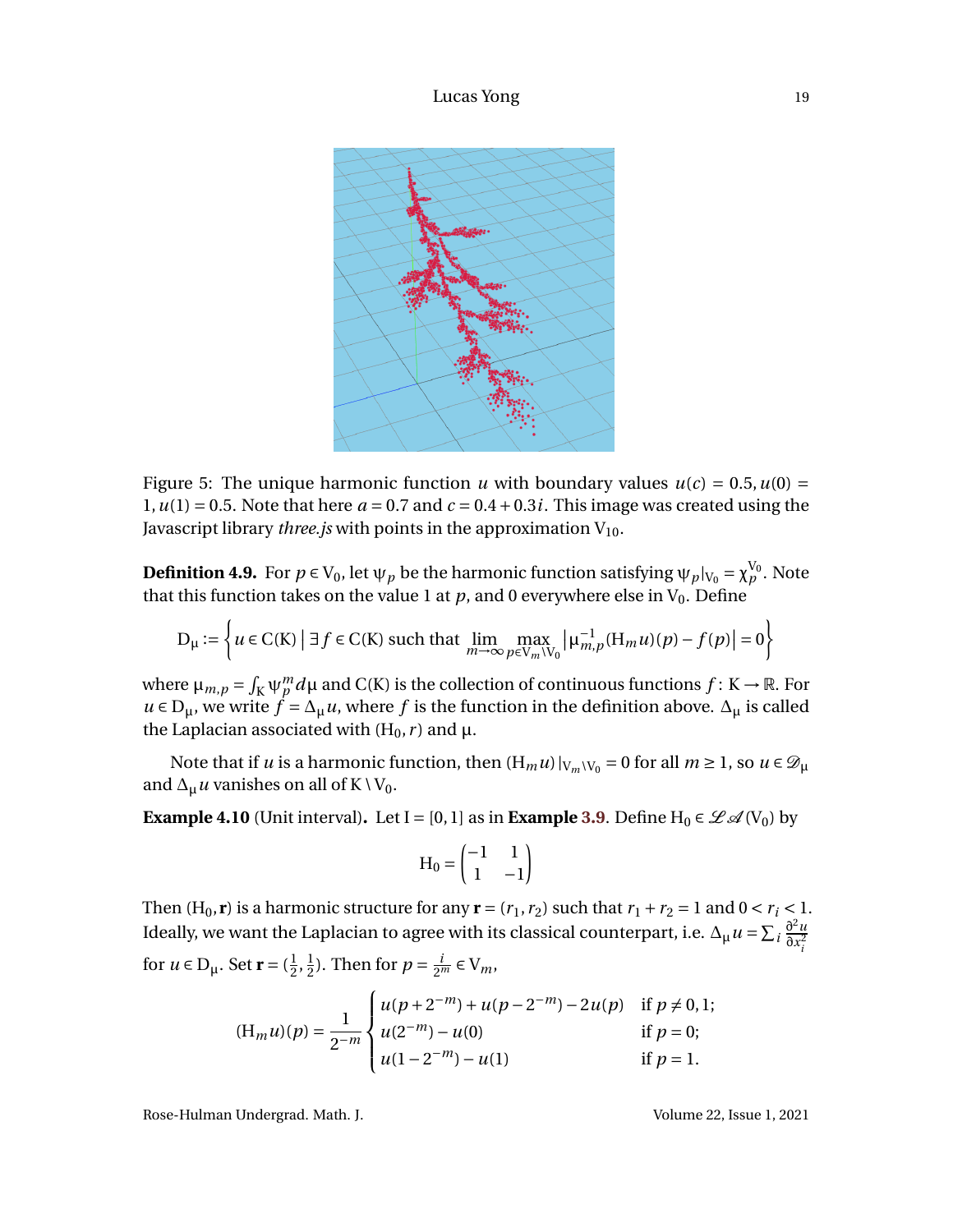Then if we let  $\mu$  be the self-similar measure with weight  $(\frac{1}{2},\frac{1}{2})$  $\frac{1}{2}$ ), we have that  $\mu_{m,p} = 2^{-m}$ , and so

$$
\mu_{m,p}^{-1}(\mathbf{H}_m u)(p) = \frac{1}{4^{-m}} (u(p + 2^{-m}) + u(p - 2^{-m}) - 2u(p)) = \frac{u(p + \frac{1}{2^m}) + u(p - \frac{1}{2^m}) - 2u(p)}{(\frac{1}{2^m})^2}
$$

which is precisely the second difference quotient.

**Example 4.11** (Sierpiński gasket). Define

$$
H_0 = \begin{pmatrix} -2 & 1 & 1 \\ 1 & -2 & 1 \\ 1 & 1 & -2 \end{pmatrix}, \mathbf{r} = \left(\frac{3}{5}, \frac{3}{5}, \frac{3}{5}\right)
$$

Then  $(H_0, r)$  is a harmonic structure, with

$$
(\mathbf{H}_{m}u)(p) = \left(\frac{5}{3}\right)^{m} \sum_{p_{\widetilde{m}}q} \left(u(q) - u(p)\right)
$$

If we let µ be the self-similar measure with weight  $(\frac{1}{3})$  $\frac{1}{3}, \frac{1}{3}$  $\frac{1}{3}, \frac{1}{3}$  $\frac{1}{3}$ ), then

$$
\int_{K} \Psi_{p}^{m} d\mu = \begin{cases} \frac{2}{3^{m+1}} & \text{if } p \in V_{m} \setminus V_{0}; \\ \frac{1}{3^{m+1}} & \text{if } p \in V_{0}. \end{cases}
$$

Thus we have that

$$
\Delta_{\mu} u = \lim_{m \to \infty} \frac{3}{2} 5^m \sum_{p \underset{m}{\sim} q} (f(q) - f(p)).
$$

This is known as the standard Laplacian on the Sierpiński gasket.

#### **5 Green's function**

This section is concerned with the Dirichlet problem for Poisson's equation where the domain is a PCF self-similar fractal K along with Laplacian  $\Delta_{\mu}$  as defined in the previous section. That is, given a function  $f \in C(K)$  and  $\rho \in \ell(V_0)$ , we seek  $u \in D_\mu$  such that

$$
\begin{cases} \Delta_{\mu} u = f, \\ u|_{V_0} = \rho. \end{cases}
$$

To this end, we will construct a Green's function  $g: K \times K \to \mathbb{R}$ . By the end of the section, we will show that the equation above has a unique solution *u*, which satisfies

$$
u(x) = \sum_{p \in V_0} u(p)\psi_p(x) - \int_K g(x, y)f(y)\mu(dy),
$$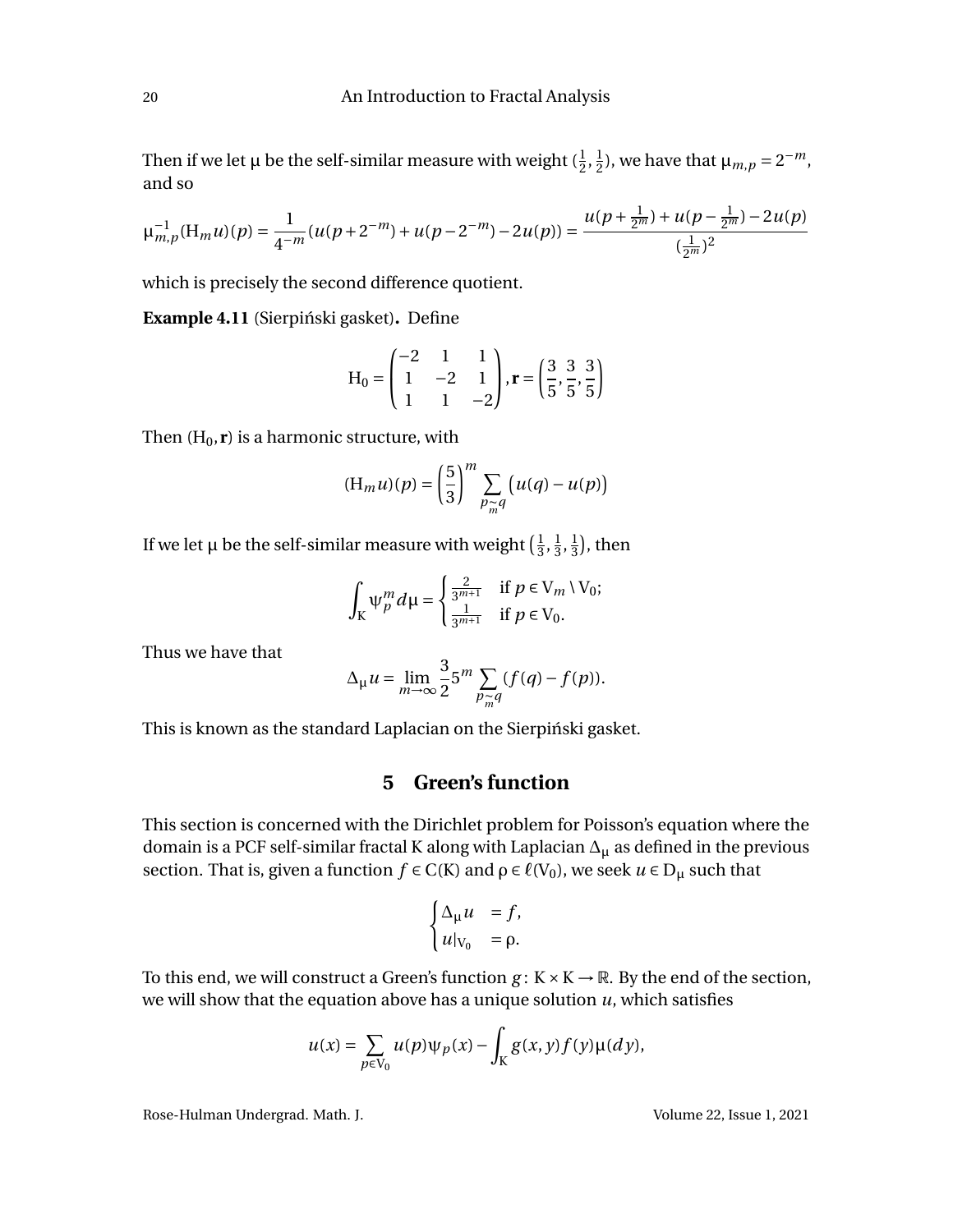where  $\psi_p$  is once again the harmonic function with value 1 at  $p$  and value 0 elsewhere on the boundary  $V_0$ .

As in our construction of  $\Delta_{\mu}$ , we begin with the discrete case. Recall that for H<sub>m</sub>:  $\ell(V_m) \rightarrow$  $\ell(V_m)$  on  $V_m$ , we have

$$
\mathbf{H}_m = \begin{pmatrix} \mathbf{T}_m & \mathbf{J}_m^\top \\ \mathbf{J}_m & \mathbf{X}_m \end{pmatrix}
$$

**Definition 5.1.** Define  $\Psi: K \to \mathbb{R}$  by

$$
\Psi(x, y) = \sum_{p, q \in V_1 \backslash V_0} (-X_1^{-1})_{pq} \psi_p(x) \psi_q(y)
$$

for *x*,  $y \in K$ . For  $w \in W_*$ , further define

$$
\Psi_w(x, y) = \begin{cases} \Psi\left(\mathbf{F}_w^{-1}(x), \mathbf{F}_w^{-1}(y)\right), & \text{if } x, y \in \mathbf{K}_w; \\ 0, & \text{otherwise.} \end{cases}
$$

We write  $\Psi^x(y) := \Psi(x, y)$  and  $\Psi^x_w(y) := \Psi_w(x, y)$ . Note that  $\Psi_w$  is a nonnegative continuous function on K × K and  $\Psi_w^x$  is an  $(m+1)$ -harmonic function if  $w \in W_m$ .

**Definition 5.2.** For  $u \in \mathcal{F}$ , define

$$
u_m := \sum_{p \in V_m} u(p) \psi_p^m,
$$

where  $\psi^m_p$  is the  $m$ -harmonic function with boundary value  $\chi_p^{\mathrm{V}_m}$  (this function has value 1 at *p* ∈  $V_m \setminus V_{m-1}$ , and value 0 everywhere else in  $V_m$ ).

<span id="page-22-0"></span>**Lemma 5.3.** *Let u be an m-harmonic function and let*  $f \in \mathcal{F}$ *. If*  $f|_{V_m} = 0$ *, then*  $\mathcal{E}(u, f) = 0$ *.* 

*Proof.* For  $n > m$ , we have  $(H_n u)(p) = 0$  if  $p \in V_n \setminus V_m$  and  $f(p) = 0$  if  $p \in V_m$ . Hence,

$$
\mathcal{E}_n(u,f)=-\sum_{p\in V_n}f(p)(H_nu)(p)=0.
$$

 $\Box$ 

<span id="page-22-1"></span>**Lemma 5.4.** *For any*  $u \in \mathcal{F}$ ,

$$
\mathcal{E}(\Psi^x_w, u) = \begin{cases} r_w^{-1}(u_{m+1}(x) - u_m(x)), & \text{if } x \in \mathcal{K}_w; \\ 0, & \text{otherwise.} \end{cases}
$$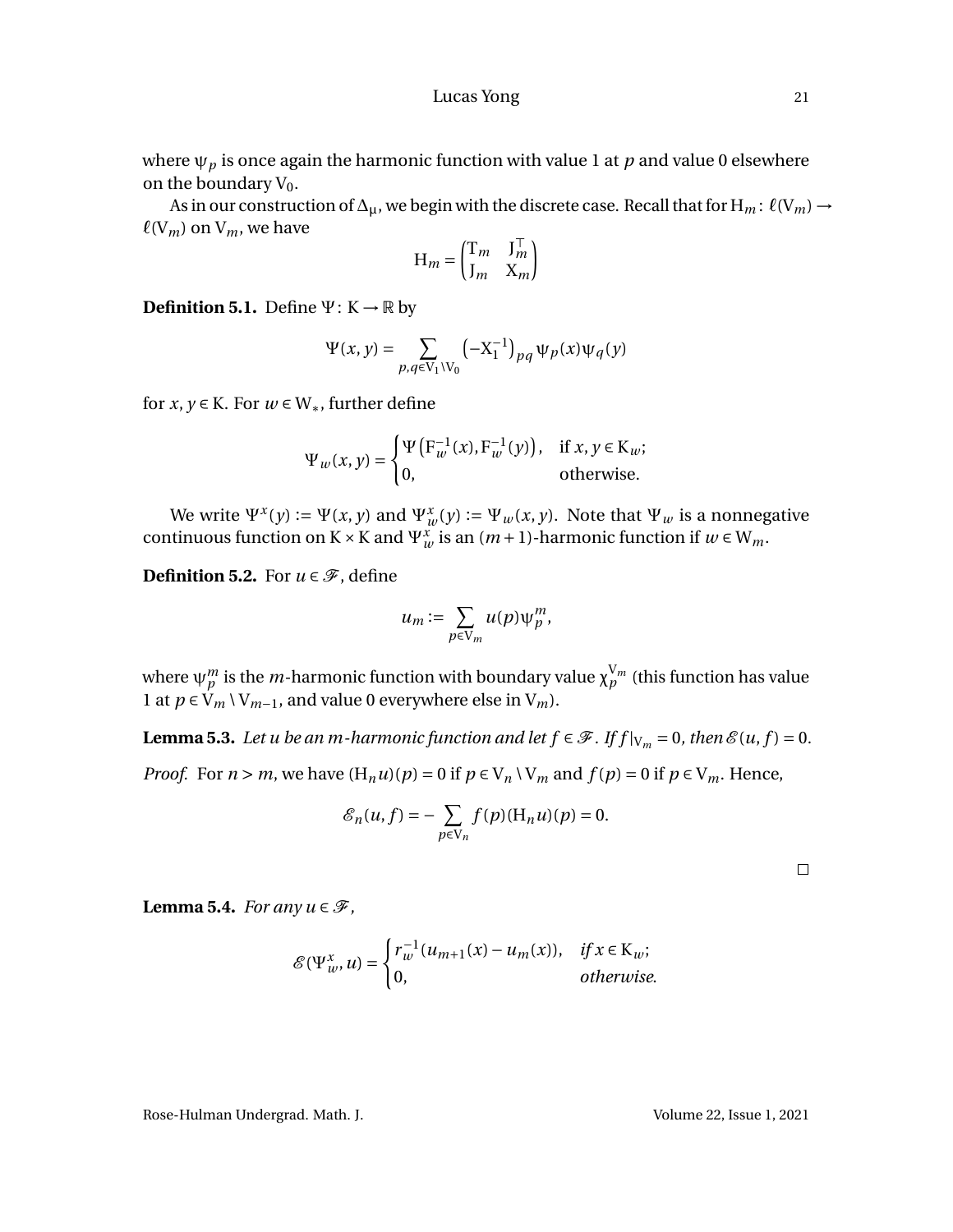*Proof.*

$$
\mathcal{E}(\Psi^x, u) = \mathcal{E}(\Psi^x, u - u_0)
$$
 (Lemma 5.3)  
\n
$$
= - \sum_{p,q \in V_1 \backslash V_0} X_{pq} \Psi^x(p) \cdot (u(q) - u_0(q))
$$
  
\n
$$
= \sum_{q \in V_1 \backslash V_0} (u(q) - u_0(q)) \cdot \Psi_q(x)
$$
  
\n
$$
= u_1(x) - u_0(x)
$$

Thus if  $x \in K_w$ ,  $w \in W_m$ , and  $z := F_w^{-1}(x)$ , then

$$
\mathcal{E}(\Psi_w^x, u) = \sum_{v \in W_m} r_v^{-1} \mathcal{E}(\Psi_w^x \circ F_v, u \circ F_v)
$$
  
=  $r_w^{-1} \mathcal{E}(\Psi^z, u \circ F_w)$   
=  $r_w^{-1} ((u \circ F_w)_1 (z) - (u \circ F_w)_0 (z))$   
=  $r_w^{-1} (u_{m+1}(x) - u_m(x)).$ 

**Definition 5.5.** Define  $g_m: K \to \mathbb{R}$  by

$$
g_m(x, y) = \sum_{k=0}^{m-1} \sum_{w \in W_k} r_w \Psi_w(x, y)
$$

and set  $g_m^x(y) := g_m(x, y)$ .

Note that  $g_m^x$  is an *m*-harmonic function and  $g_m^x(y) = 0$  if  $y \in V_0$ . By **Lemma [5.4](#page-22-1)**,

$$
\mathscr{E}(g_m^x, u) = u_m(x) - u_0(x)
$$

for any  $u \in \mathcal{F}$ . So we get that

$$
g_m(x, y) = \sum_{p, q \in V_m \backslash V_0} (-X_m^{-1})_{pq} \psi_p^m(x) \psi_q^m(y).
$$

**Definition 5.6.** Define

$$
g(x, y) = \lim_{m \to \infty} g_m(x, y) = \sum_{w \in W_*} r_w \Psi(x, y).
$$

<span id="page-23-0"></span>**Theorem 5.7.**  $Define R_m^t(\mu) := \max_{w \in W_m} r_w \mu(K_w)^{1/t}$  for  $1 \le t \le \infty$ . Assume  $\sum_{m \ge 0} R_m^t(\mu)$  $\infty$ *. If s is the constant satisfying*  $\frac{1}{t} + \frac{1}{s}$  $\frac{1}{s}$  = 1*, then the following conditions hold.* 

(*i*) Let  $L^{s}(K, \mu)$  *be the space of functions f such that* 

$$
\|f\|_s = \left(\int_S |f|^s \, \mathrm{d}\mu\right)^{1/s} < \infty.
$$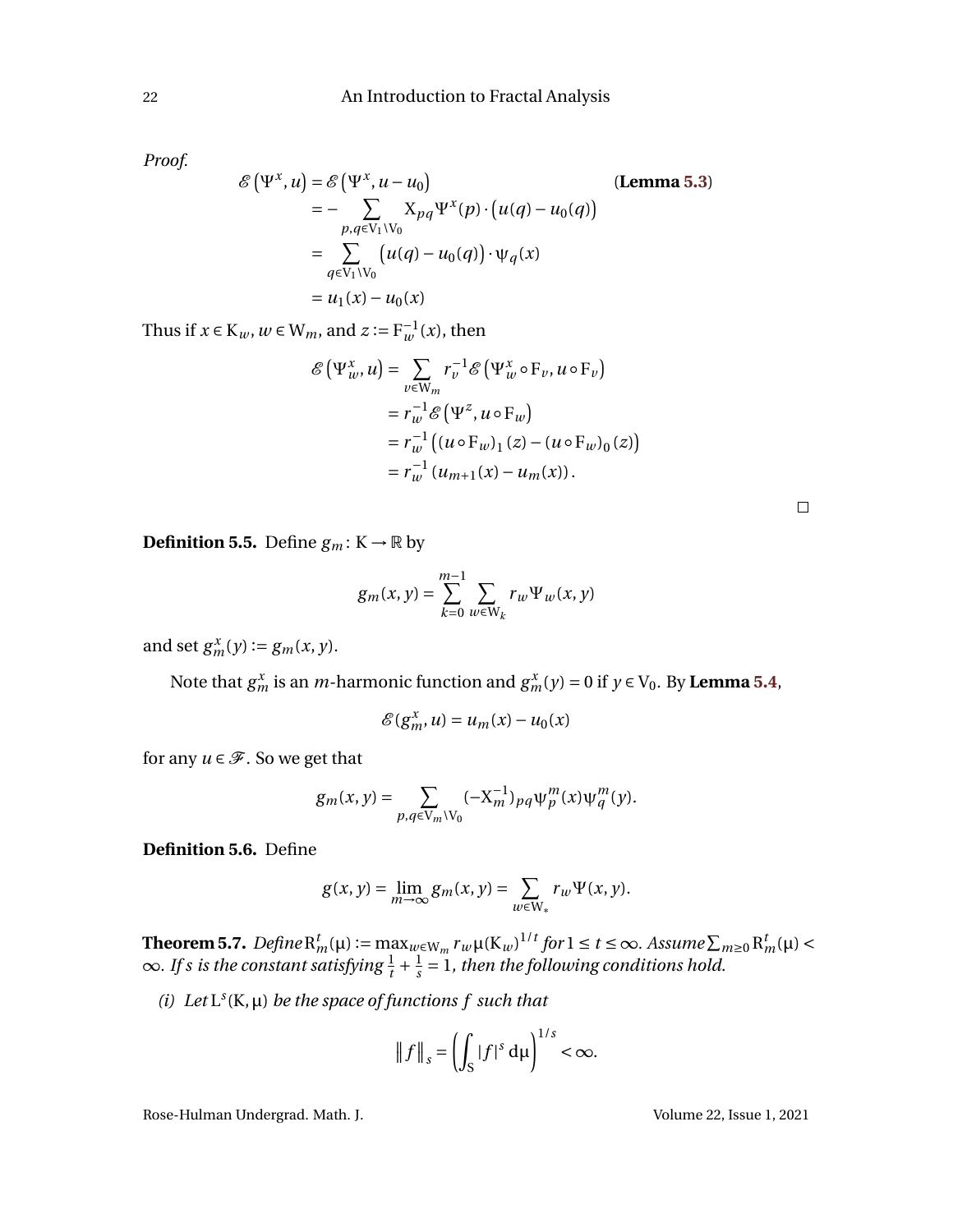*For*  $f \in L^s(K, \mu)$ *,* 

$$
(G_{\mu}f)(x) = \int_{K} g(x, y) f(y) \mu(dy)
$$

*is well-defined for all*  $x \in K$  *and*  $G_{\mu} f \in C(K) \cap \mathcal{F}_0$ *, where*  $\mathcal{F}_0 := \{u \in \mathcal{F} : u|_{V_0} = 0\}$ *.* 

(*ii*)  $G_{\mu}$ :  $L^{s}(K, \mu) \rightarrow C(K)$  *is a compact operator.* 

(*iii*)  $\mathcal{E}\left(u, G_{\mu}f\right) = \int_{K}(u - u_0)f d\mu$  *for any*  $u \in \mathcal{F}$ *.* 

*We call* G<sup>µ</sup> *the (extended) Green's operator.*

We need several lemmas to prove the above theorem.

<span id="page-24-1"></span>**Lemma 5.8.** *If*  $\sum_{m\geq 0} R_m^t(\mu) < \infty$ , then  $g^x \in L^t(K, \mu)$  for any  $x \in K$ . Moreover,  $x \mapsto g^x$  is a *continuous map from* K *to*  $L^t(K, \mu)$ *.* 

*Proof.* For  $u \in L^t(K, \mu)$ , set  $||u||_{\mu, t} = (\int_K |u|^t d\mu)^{1/t}$ . Let  $x = \pi(w_1 w_2 ...)$ . Then,

$$
g^{x}(y) = \sum_{m \geq 0} r_{w_1...w_m} \Psi_{w_1...w_m}(x, y).
$$

As such,

$$
\|g^x\|_{\mu,t} \leq \sum_{m\geq 0} r_{w_1\ldots w_m} \|\Psi_{w_1\ldots w_m}\|_{\mu,t}
$$
  
\n
$$
\leq \sum_{m\geq 0} r_{w_1\ldots w_m} \mu \left(K_{w_1\ldots w_m}\right)^{1/t} \quad \text{(see the definition of } \Psi^x(y)\text{)}
$$
  
\n
$$
\leq \sum_{m\geq 0} R_m^t(\mu)
$$
  
\n
$$
< \infty.
$$

So  $g^x \in L^t(K, \mu)$ . Then,

$$
\|g^{x}-g^{y}\|_{\mu,t} \leq \|g^{x}_{m}-g^{y}_{m}\|_{\mu,t} + \|g^{x}_{m}-g^{x}\|_{\mu,t} + \|g^{y}_{m}-g^{y}\|_{\mu,t}.
$$

 $\left\| g_m^x - g^x \right\|_{\mu, t} \le \sum_{k \ge m+1} R_k^t$  $k_k^t(\mu) < \infty$  and  $g_m$  is continuous on  $K \times K$  (by continuity of harmonic functions), we have that  $||g^x - g^y||_{\mu, t} \to 0$  as  $d(x, y) \to 0$ .  $\Box$ 

<span id="page-24-0"></span>**Lemma 5.9.**

$$
\sum_{q \in V_m} (H_m)_{pq} g^q(y) = \begin{cases} -\psi_p^m(y), & \text{if } p \in V_m \setminus V_0; \\ -\psi_p^m(y) + \psi_p(y), & \text{if } p \in V_0. \end{cases}
$$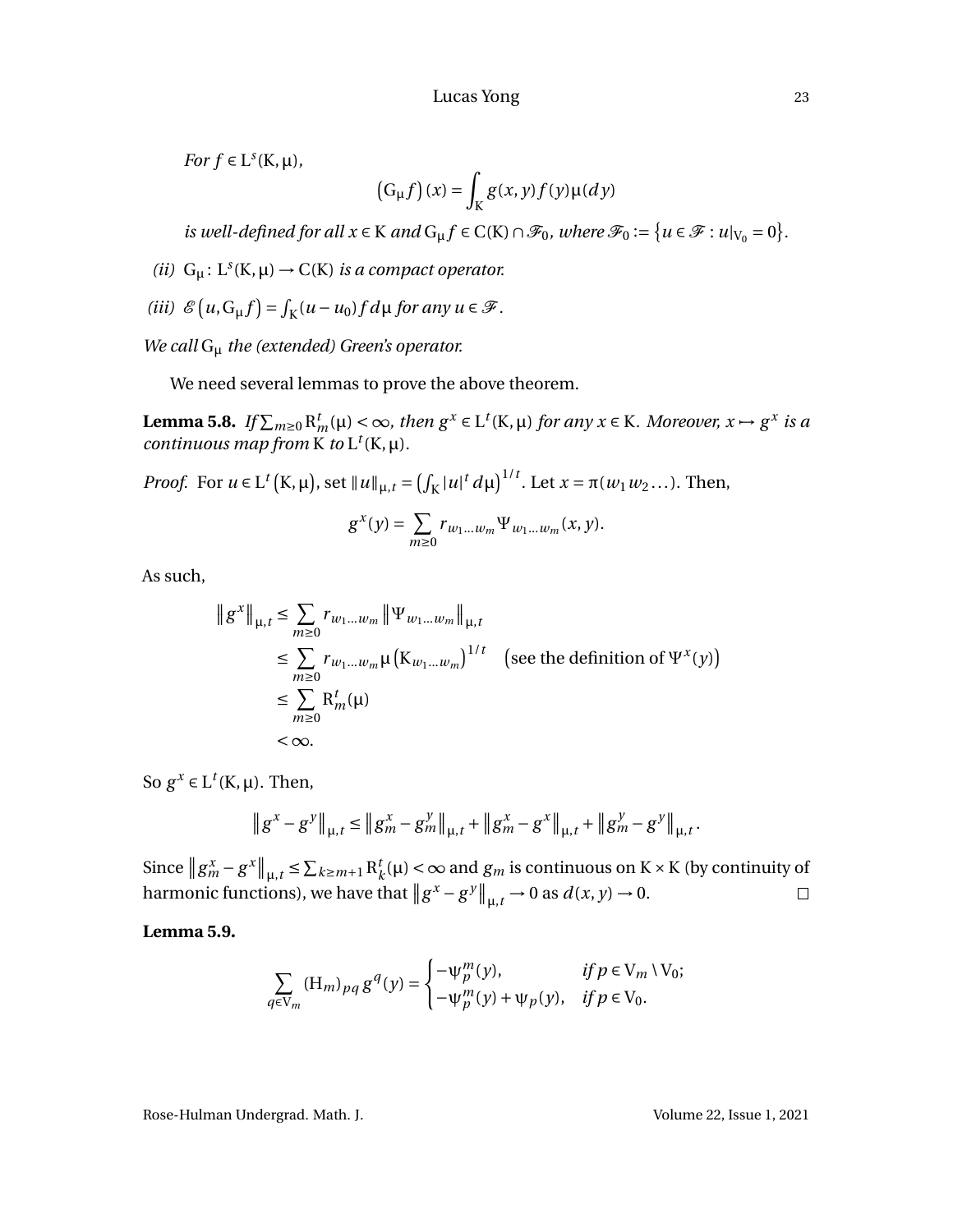*Proof.* For any  $u \in \mathcal{F}$ , we have that  $\mathcal{E}(\psi_p^m, u) = \mathcal{E}_{H_m}(\psi_p^m, u) = - (H_m u)(p)$ . Since  $\mathcal{E}(g^p, u) =$  $u(p) - u_0(p)$ , it follows that

$$
\mathscr{E}\left(\sum_{p\in V_m}(\mathbf{H}_m)_{pq}g^q, u\right) = (\mathbf{H}_m u)(p) - (\mathbf{H}_m u_0)(p) = \mathscr{E}\left(-\psi_p^m, u\right) + \mathscr{E}\left(\psi_p^m, u_0\right).
$$

Since  $u_0$  is harmonic, **Lemma [5.3](#page-22-0)** implies that  $\mathscr{E}\left(\psi^m_p - \psi_p, u_0\right) = 0$  for  $p \in V_0$ . Furthermore,  $(H_m u_0)(p) = 0$  for  $p \in V_m \setminus V_0$ . Hence,

$$
\mathcal{E}\left(\sum_{p\in V_m}(\mathbf{H}_m)_{pq}g^q, u\right) = \begin{cases} \mathcal{E}\left(-\psi_p^m, u\right) & \text{if } p \in V_m \setminus V_0; \\ \mathcal{E}\left(-\psi_p^m + \psi_p, u\right) & \text{if } p \in V_0. \end{cases}
$$

for any  $u \in \mathcal{F}$ , which implies the result.

#### <span id="page-25-0"></span>**Lemma 5.10.**

$$
(H_m(G_\mu f))(p) = \begin{cases} -\int_K \psi_p^m f d\mu, & \text{if } p \in V_m \setminus V_0; \\ -\int_K \left( \psi_p^m - \psi_p \right) f d\mu, & \text{if } p \in V_0. \end{cases}
$$

*Proof.* Note that

$$
\left(\mathbf{H}_{m}\left(\mathbf{G}_{\mu}f\right)\right)(p) = \sum_{q \in \mathbf{V}_{m}} \left(\mathbf{H}_{m}\right)_{pq} \int_{\mathbf{K}} g^{q} f d\mu = \int_{\mathbf{K}} \left(\sum_{q \in \mathbf{V}_{m}} \left(\mathbf{H}_{m}\right)_{pq} g^{q}\right) f d\mu
$$

So **Lemma [5.9](#page-24-0)** implies the result.

Now we are ready for the proof of **Theorem [5.7](#page-23-0)**.

*Proof of Theorem [5.7](#page-23-0).* Recall that we set  $||f||_{\mu,s} := (\int_K |f|^s d\mu)^{1/s}$ .

(i) By Hölder's inequality,

$$
\left| \left( G_{\mu} f \right) (x) - \left( G_{\mu} f \right) (y) \right| = \left| \int_{K} (g(x, p) - g(y, p)) f(p) \mu(dp) \right| = \left\| (g^{x} - g^{y}) f \right\|_{\mu, 1} \leq \left\| g^{x} - g^{y} \right\|_{\mu, t} \left\| f \right\|_{\mu, s}.
$$

We have showed in **Lemma** [5.8](#page-24-1) that  $||g^x - g^y||_{\mu, t} \to 0$  as  $d(x, y) \to 0$ , so this implies that  $G_{\mu} f \in C(K)$ . By **Lemma [5.10](#page-25-0)**,

$$
\mathcal{E}_{H_m}\left(u, G_{\mu}f\right) = -\sum_{p \in V_m} u(p) \left(H_m(G_{\mu}f)\right)(p)
$$
  

$$
= -\sum_{p \in V_m} u(p) \left(-\int_K \left(\psi_p^m - \psi_p\right) f d\mu\right)
$$
  

$$
= \int_K (u_m - u_0) f d\mu
$$

Rose-Hulman Undergrad. Math. J. Volume 22, Issue 1, 2021

 $\Box$ 

 $\Box$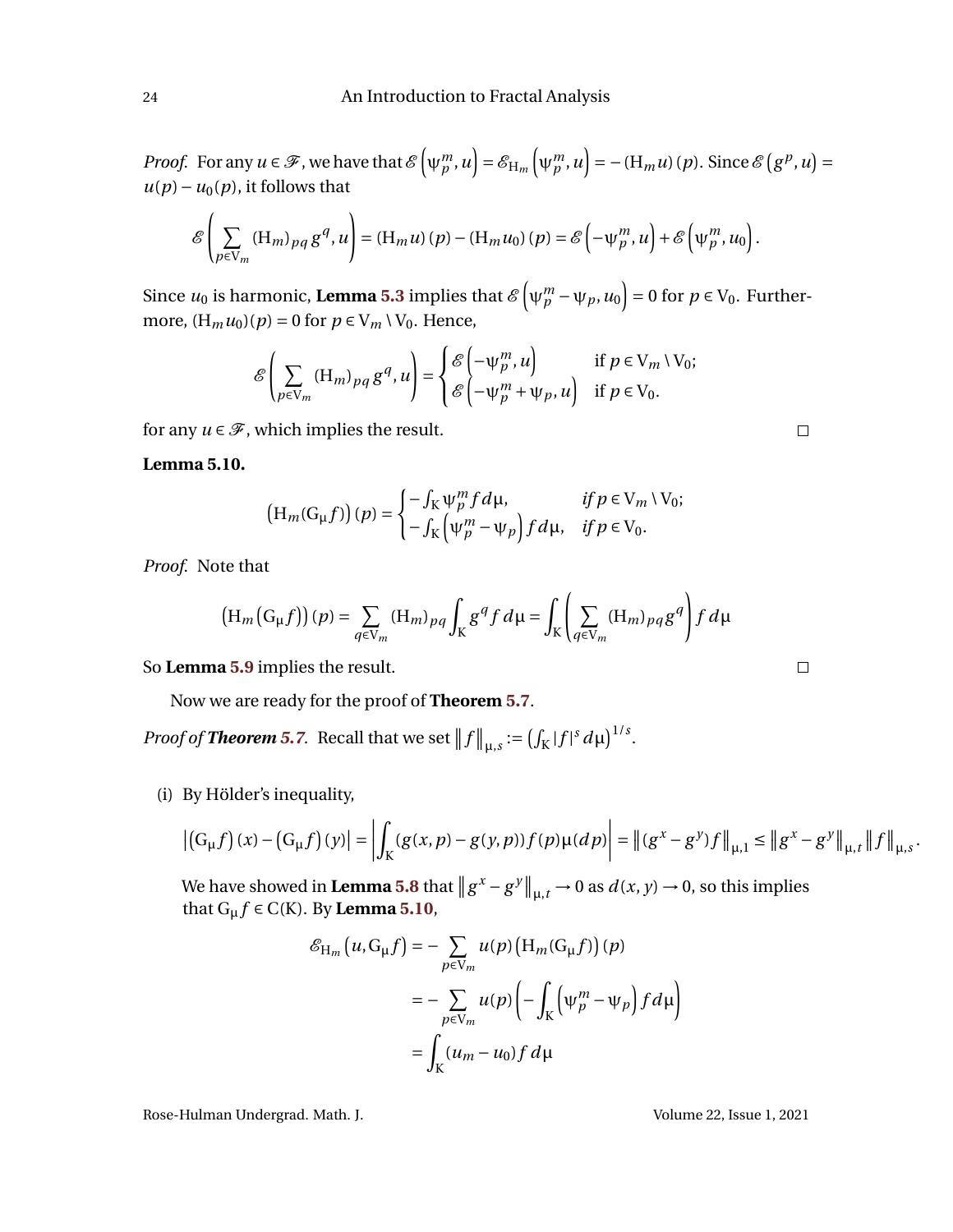(Recall that  $u_m = \sum_{p \in V_m} u(p) \psi_p^m$ .) If we set  $u = G_\mu f$ , then

$$
\mathcal{E}_{H_m} \left( G_{\mu} f, G_{\mu} f \right) = \int_K \left( (G_{\mu} f)_m - (G_{\mu} f)_0 \right) f d\mu
$$
  

$$
= \int_K \left( G_{\mu} f \right)_m f d\mu
$$
  

$$
\leq \int_K \sup_{x \in K} \left| (G_{\mu} f)(x) \right| \cdot |f| d\mu
$$
  

$$
\leq \|f\|_{\mu, 1} \cdot \sup_{x \in K} \left| (G_{\mu} f)(x) \right|.
$$

Note that  $(G_{\mu} f)_0 = 0$  since  $g = 0$  if  $x \in V_0$  or  $y \in V_0$ . Since we already showed that  $G_\mu f$  is continuous and K is compact,  $G_\mu f$  is bounded and so  $\mathscr{E}_{H_m}(G_\mu f,G_\mu f) < \infty$ , meaning that  $G_{\mu} f \in \mathcal{F}_0$ .

(ii) Let  $\{f_n\}_{n\geq 1}$  be a bounded sequence in  $L^s(K, \mu)$  such that  $||f_n||_{\mu, s} \leq M$  for all *n*. Now we want to show that  $\{G_\mu f_n\}_{n\geq 1} = \{ \int_K g(x, p) f(p) \mu(dp) \}_{n\geq 1}$  is equicontinuous.

$$
\left| (G_{\mu}f_n)(x) - (G_{\mu}f_n)(y) \right| = \left| \int_K (g(x, p) - g(y, p)) f_n(p) \mu(dp) \right| = \left\| (g^x - g^y) f_n \right\|_{\mu, 1} \le M \left\| g^x - g^y \right\|_{\mu, 1}
$$

By **Lemma [5.8](#page-24-1)**, this shows  $\{G_\mu f_n\}_{n\geq 1}$  is equicontinuous. Now we want to show  ${G_\mu f_n}_{n \geq 1}$  is uniformly bounded.

$$
|(G_{\mu}f_n)(x)| = \left| \int_K g(x, p) f_n(p) \mu(dp) \right| = \|g^x f_n\|_{\mu, 1} \le M \sup_{x \in K} \|g^x\|_{\mu, t}
$$

Note that  $\sup_{x \in K} \|g^x\|_{\mu, t} < \infty$  since  $g^x$  is continuous on K. Again by **Lemma [5.8](#page-24-1)**, this shows that  $\{G_\mu f_n\}_{n\geq 1}$  is uniformly bounded.

By Ascoli-Arzelà's theorem,  ${G_\mu f_n}_{n \geq 1}$  contains a subsequence that is convergent in C(K). Hence  $G_{\mu}$  is a compact operator from  $L^{s}(K, \mu)$  to C(K).

(iii) For any  $u \in \mathcal{F}$ , if we let  $m \to \infty$  for  $\mathcal{E}_{H_m}(u, G_\mu f) = \int_K (u_m - u_0) f d\mu$ , we get

$$
\mathcal{E}(u, G_{\mu}f) = \lim_{m \to \infty} \mathcal{E}_{H_m}\left(u, G_{\mu}f\right) = \lim_{m \to \infty} \int_K (u_m - u_0) f d\mu
$$

We already know that  $(u_m - u_0)f$  converges to  $(u - u_0)f$ . Since K is compact, it has finite measure, and so there exists an (integrable) constant function *g* on K such that  $|(u_m - u_0)f|$  ≤ *g* for all *m*. By the Lebesgue Dominated Convergence Theorem, we have that

$$
\lim_{m \to \infty} \int_{K} (u_m - u_0) f d\mu = \int_{K} (u - u_0) f d\mu.
$$

as desired.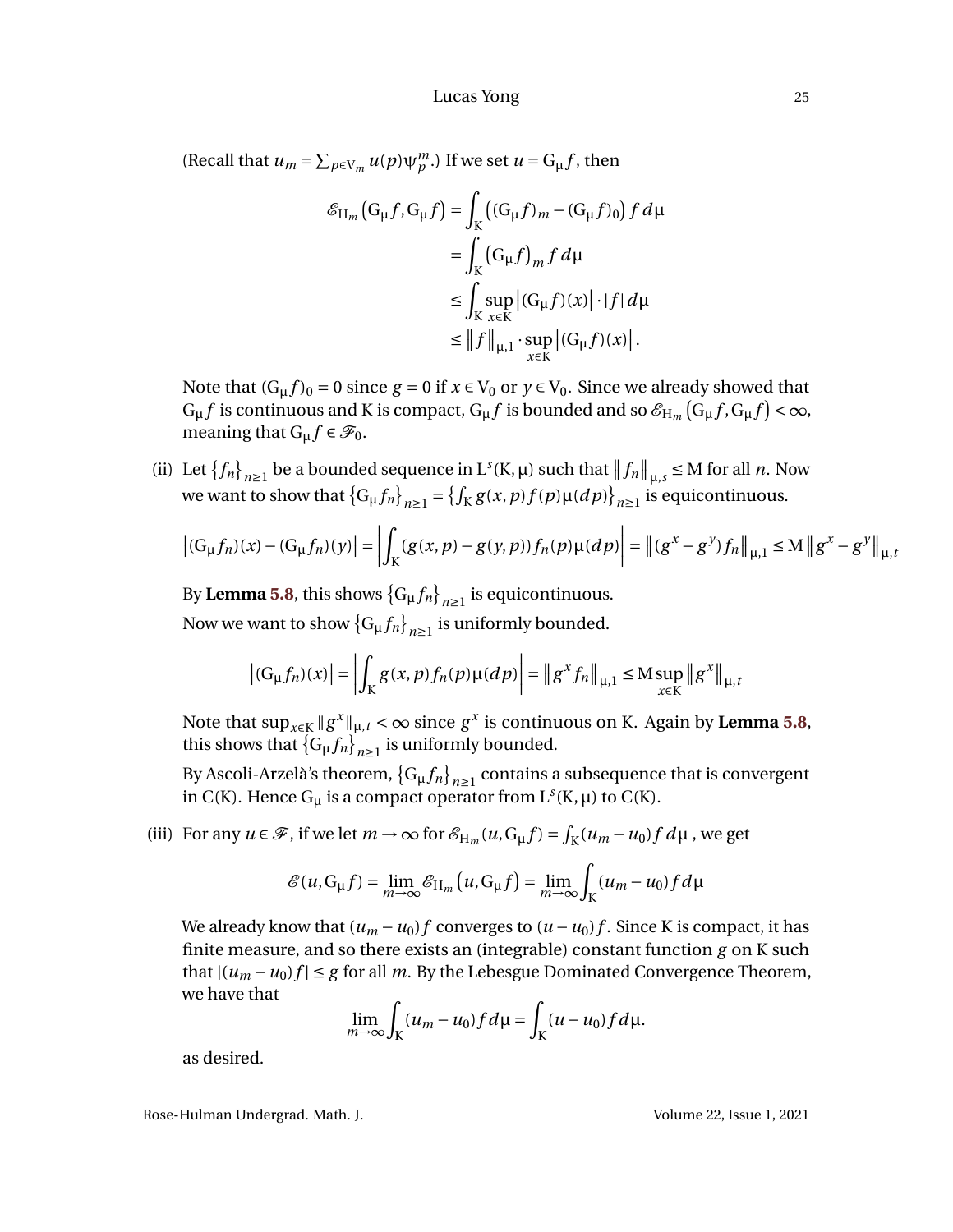<span id="page-27-0"></span>**Lemma 5.11.** *Let*  $\mathcal{D}_D := \{u \in \mathcal{D}_{\mu} : u|_{V_0} = 0\}$ *. For any*  $f \in C(K)$ *, we have* 

$$
G_{\mu} f \in \mathcal{D}_D \text{ and } \Delta_{\mu} (G_{\mu} f) = -f.
$$

*Proof.* Recall that

$$
\mathcal{D}_{\mu} := \left\{ u \in C(K) \mid \exists f \in C(K) \text{ such that } \lim_{m \to \infty} \max_{p \in V_m \backslash V_0} |\mu_{m,p}^{-1}(H_m u)(p) - f(p)| = 0 \right\}.
$$

where  $\mu_{m,p} = \int_K \psi_p^m d\mu$ .

Let *f* ∈ C(K). Note that since K is compact,  $f$  ∈ L<sup>*s*</sup>(K, µ). Using **Lemma [5.10](#page-25-0)**, for *p* ∈  $V_m \setminus V_0$ ,

$$
\left|\mu_{m,p}^{-1}H_m(G_\mu f)(p) + f(p)\right| = \mu_{m,p}^{-1} \left| -\int_K \psi_p^m(y) f(y) \mu(dy) + f(p) \right| \qquad \text{(Lemma 5.10)}
$$
\n
$$
= \mu_{m,p}^{-1} \int_{\cup_{w \in W_m K_w}} \psi_p^m(y) |f(p) - f(y)| \mu(dy)
$$
\n
$$
= \mu_{m,p}^{-1} \int_{K_{m,p}} \psi_p^m(y) |f(p) - f(y)| \mu(dy) \qquad \text{(since } \psi_p^m(y) = 0 \text{ if } y \notin K_{m,p})
$$
\n
$$
\leq \max_{p \in V_m} \left\{ \sup_{y \in K_{m,p}} |f(p) - f(y)| \right\}.
$$

where  $K_{m,p} := \bigcup_{w \in W_m, p \in K_w} K_w$  for  $p \in K$ . Note that another characterization of an *m*harmonic function  $ρ$  is that  $ρ ∘ F<sub>w</sub>$  is a harmonic function for any  $w ∈ W<sub>m</sub>$ . Thus if  $y ∈ K<sub>w</sub>$ but *y* ∉ K<sub>*m*,*p*</sub>, we have that  $\psi_p^m(y) = 0$ . Then since *f* is uniformly continuous on K,

$$
\lim_{m\to\infty}\max_{p\in V_m}\left\{\sup_{y\in K_{m,p}}|f(y)-f(p)|\right\}=0.
$$

By definition of D<sub>µ</sub>, this implies that  $G_{\mu} f \in D_{\mu}$  with  $\Delta_{\mu} (G_{\mu} f) = -f$ . Since  $G_{\mu} f|_{V_0} = 0$ , we have  $G_{\text{u}} f \in \mathcal{D}_{\text{D}}$ .  $\Box$ 

**Theorem 5.12.** *Let*  $f \in C(K)$  *and*  $\rho \in \ell(V_0)$ *. There exists a unique function*  $u \in D_\mu$  *such that*

$$
\begin{cases} \Delta_{\mu} u = f, \\ u|_{V_0} = \rho. \end{cases}
$$

*Moreover,*

$$
u(x) = \sum_{p \in V_0} \rho(p)\psi_p(x) - \int_K g(x, y) f(y) \mu(dy)
$$

Note that if  $u|_{V_0} = 0$  then we have  $u(x) = -\int_K g(x, y) f(y) \mu(dy)$ .

*Proof.* Let  $u = (\sum_{p \in V_0} \rho(p) \psi_p) - G_{\mu} f$ . By **Lemma [5.11](#page-27-0)**, *u* satisfies the above. To show uniqueness, assume  $u_a$  and  $u_b$  satisfy the above. Then  $v := u_a - u_b \in \mathcal{D}_D$  and  $\Delta_{\mu} v = 0$ . Since  $-G_{\mu} = (\Delta_{\mu}|_{\mathcal{D}_{D}})^{-1}$ , it follows that  $v = 0$ , i.e.  $u_{a} = u_{b}$ .  $\Box$